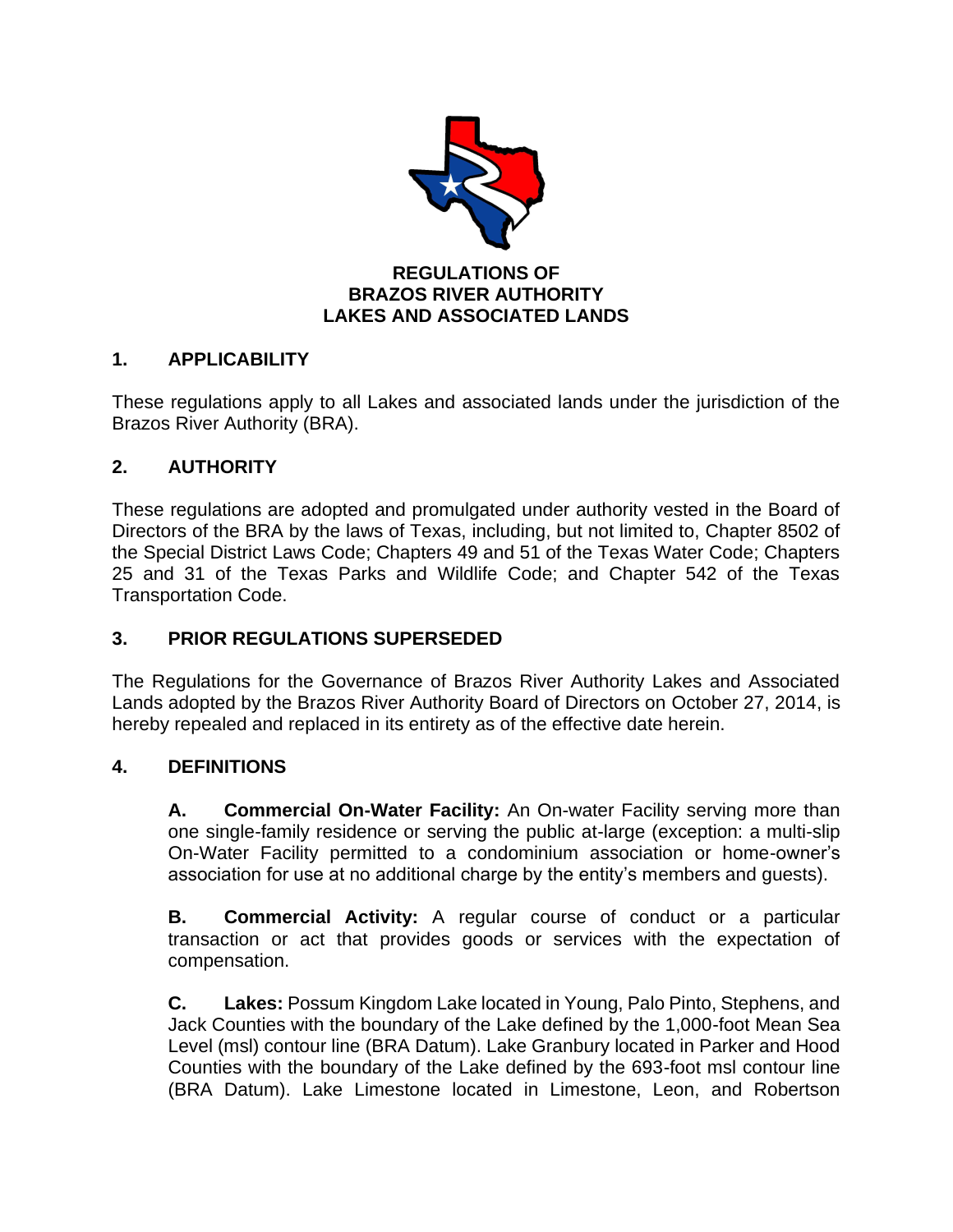Counties with the boundary of the Lake defined by the 363-foot msl contour line. Each Lakes contour line may meander and change over time with natural forces, including erosion and accretion.

**D. On-Water Facility:** Residential On-Water Facilities and Commercial On-Water Facilities, whether floating on the water, cantilevered over the water, or affixed to the lakebed, including but not limited to: docks, piers, and platforms.

**E. Residential On-Water Facility:** An On-Water Facility serving a singlefamily residence.

**F. Watercraft:** the term "Watercraft", for the purposes of these Rules and Regulations, shall have the same meaning as the term "Vessel" in the Texas Water Safety Act.

# **5. GENERAL INFORMATION**

## **A. Lake Levels**

The water level in the Lakes will not be constant. BRA Lakes are water supply reservoirs. While it is the desire of the BRA to keep the Lakes as full as possible, the level of the water will vary, depending on the amount of water diverted locally, evaporation rates, amounts of rainfall and runoff in the Brazos Basin upstream, required releases, and other factors. The level in any lake may drop substantially below the full lake level.

## **B. Swimming**

Swimming in all areas of the Lakes, including designated swimming areas, is solely at the risk of the swimmer.

## **C. Emergencies**

In the case of extreme flooding, water contamination, or other emergency or natural disaster, the General Manager/CEO is authorized to declare restrictions on the use of all or any portion of BRA Lakes as deemed necessary and convenient for purpose of public health, safety and welfare. No person shall engage in any activity that violates such restrictions.

# **D. Building and Construction Compliance**

Pursuant to the authority granted by §51.127 of the Texas Water Code, the BRA may, from time to time, adopt standards and regulate activities as provided therein on any stream or body of water, or any body of land, or any easement owned or controlled by the BRA.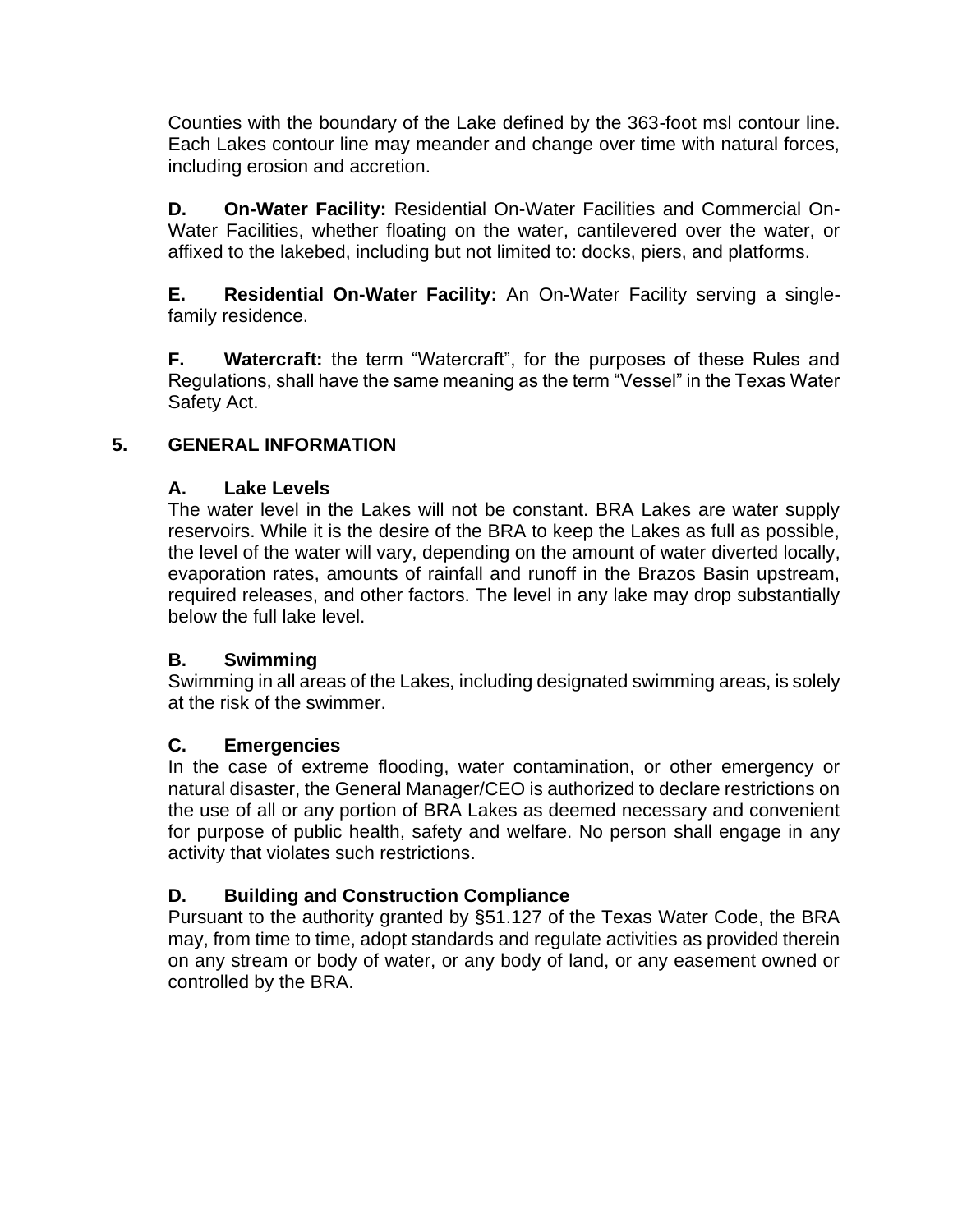# **6. VARIANCE**

Variances to these regulations for governance, where not otherwise mandated by federal, state or local laws, may be granted by the General Manager/CEO or his designee in cases of imminent public necessity/calamity; or to protect public health, safety or welfare.

## **7. WATERCRAFT**

Watercraft may be maintained and operated on the Lakes under the following conditions:

### **A. Applicable Laws**

Watercraft on the Lakes shall be equipped, operated and maintained in accordance with the provisions of all applicable federal, state, or local laws, including but not limited to:

- **1.** United States Coast Guard Inland Rules (33 USC 34);
- **2.** Texas Water Safety Act (§31, TPWD Code); and

**3.** Boat Sewage Disposal Act, 30 Texas Administrative Code §§321.1  $-321.18.$ 

## **B. BRA Operating Regulations**

In addition to the applicable laws stated above and pursuant to the authority granted by §31.092 of the Texas Parks and Wildlife Code and §51.127 of the Texas Water Code, the following regulations shall be effective on the Lakes:

**1.** The BRA's General Manager/CEO is authorized to designate areas or zones in which the operation of Watercraft shall be prohibited or in which the speed of Watercraft shall be restricted. These zones shall be marked by buoys or signs stating the prohibition or restriction. No Watercraft shall be operated within a prohibited zone. Watercraft operating in any restricted zone shall be operated in a manner that fully complies with the posted restriction.

**2.** Watercraft operating within 100 feet of the shoreline or 100 feet of any boathouse, dock, On-Water Facility, occupied Watercraft, or area in which people are swimming or diving shall be operated at a slow, no wake speed (a headway speed that does not create a swell or wake).

**3.** No person or Watercraft shall be in the water within 100 feet of any public fishing pier that is operated or maintained by the BRA, and which is designated for fishing only.

**4.** The operator of a Watercraft involved in a collision, accident, or other casualty that results in death or injury to a person or damage to property in excess of \$2,000 shall report the incident to a BRA Lake Ranger as soon as possible, but not later than 30 days from the date of the collision or accident.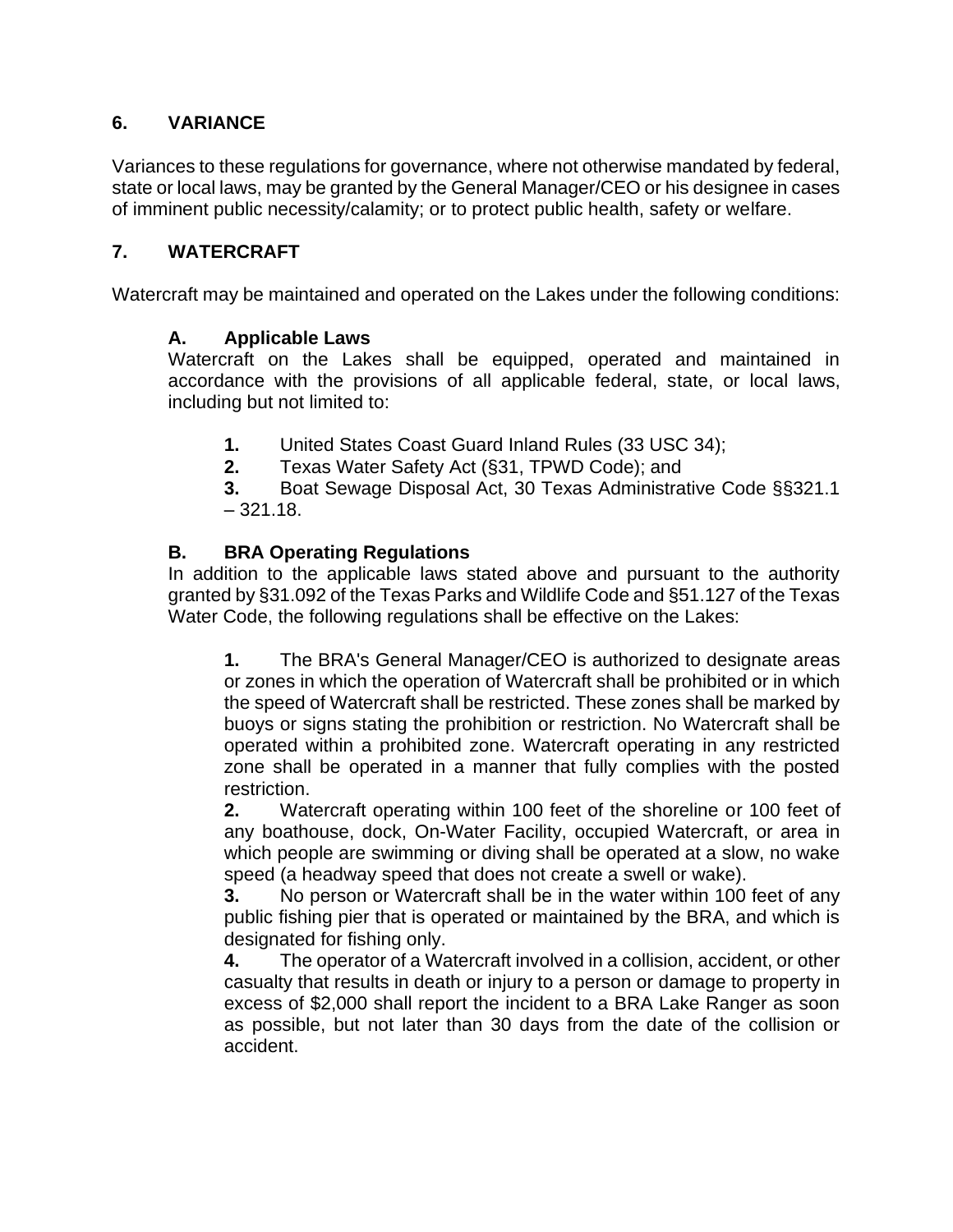# **C. Mooring, Anchoring or Berthing on the Lakes**

Watercrafts may be anchored, moored or berthed on the Lakes only as follows:

**1.** Watercrafts may be moored or beached for a period of time not to exceed two (2) days in locations on the Lakes which will not interfere unduly with recreational use of the shoreline or lake by others.

**2.** Except as provided in subsection (1) above, Watercraft shall be anchored, moored or berthed at private or commercial facilities or areas of the Lakes maintained in accordance with permits or contracts issued by the BRA.

**3.** No Watercraft shall be moored longer than 15 minutes at a BRA owned courtesy dock.

**4.** In an emergency, any Watercraft left unattended shall, to the extent possible, be securely moored or anchored and suitably flagged and lighted. Operator of the vessel shall notify the BRA of the location of the abandoned Watercraft immediately. The Watercraft shall be removed to an approved mooring or berthing area as soon as possible.

## **D. Watercraft Sanitation**

If applicable, Watercraft must display the appropriate clean water sticker pursuant to 26.044 of the Texas Water Code.

## **8. ON-WATER FACILITIES**

Pursuant to the authority granted in §51.127 of the Texas Water Code, the following provisions apply to On-Water Facilities:

## **A. General Permitting Requirements For All On-Water Facilities**

The privilege of installing an On-Water Facility is not an inherent right with the control or ownership of waterfront property. A permit shall be obtained from the appropriate Area Project Manager prior to construction, modification, or transfer of any On-Water Facility in, on, or over the Lakes. Additional coordination with federal, state, or local governmental entities may be required. The BRA exercises the right to grant or deny permits for On-Water Facilities as deemed appropriate in the sole discretion of the BRA. The BRA will not authorize On-Water Facilities that BRA determines in its sole discretion would unreasonably impair, preclude, or otherwise conflict with the general public's ability to utilize the Lake. Additionally, in the event an On-Water Facility applicant is otherwise in violation of any of these Rules and Regulations or in default regarding any other agreement with the BRA, then the BRA reserves the right to withhold authorization of an On-Water Facility permit until such time as the other matter(s) is finally resolved.

The permitting regulations, restrictions, or conditions set forth by the BRA are separate and apart from any and all other regulations, restrictions, or conditions set forth by other entities or agreements, including, but not limited to, deeds, covenants, homeowner's association rules, or separate agreements. The BRA is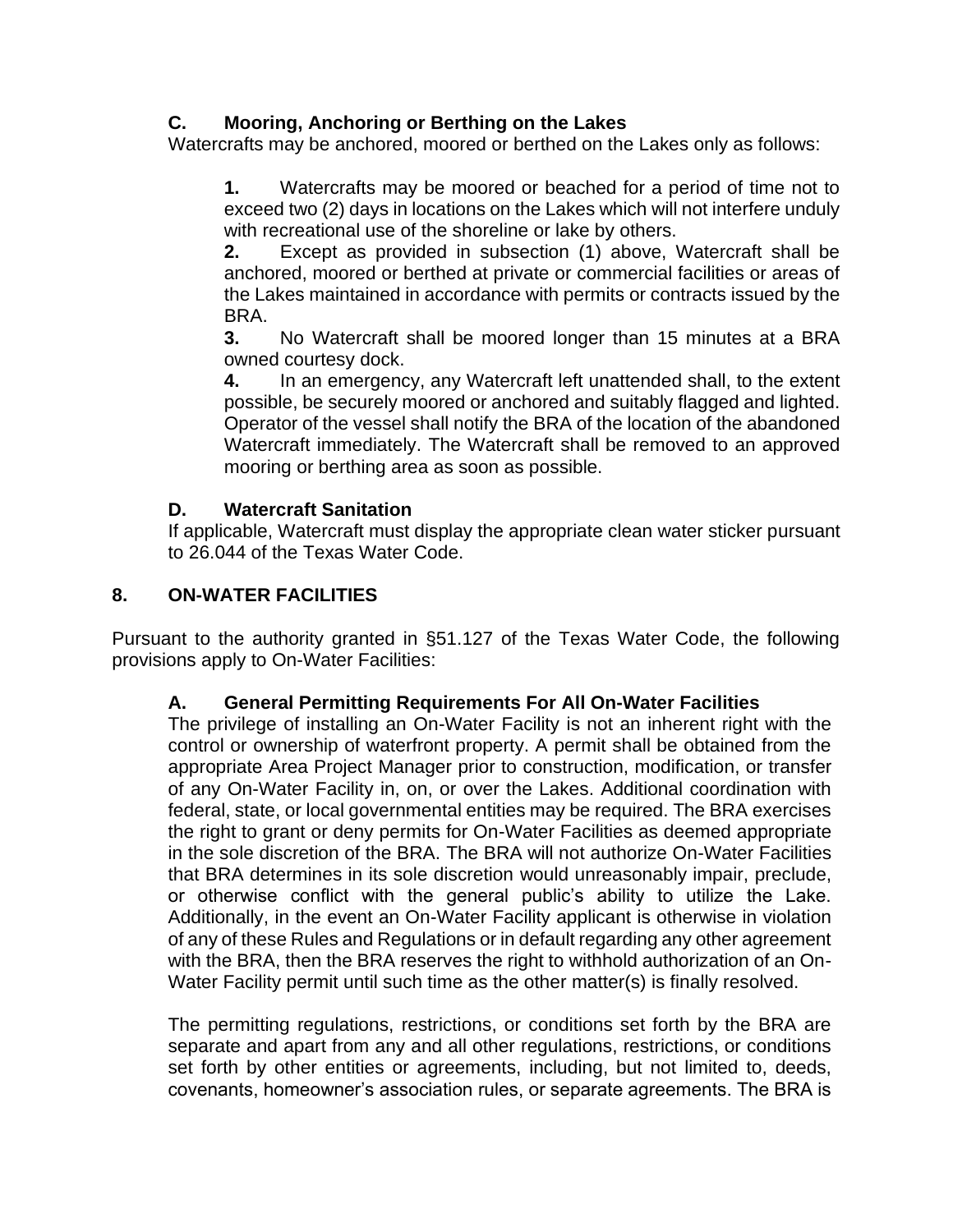not required to issue permits for On-Water Facilities on lots where On-Water Facilities were prohibited in previously approved and executed development agreements.

Applications for permits shall be made on forms provided by the BRA, including any supplemental information required by the BRA, and the applicant shall submit any applicable fee. Applicant must own or lease the property adjoining the Lake at the location of the proposed On-Water Facility and provide to the BRA at the time of permit application, documentation establishing the ownership or leasehold interest in the property. The On-Water Facility must be attached to the property owned or leased by the applicant.

No On-Water Facility shall be situated in, on, or over the waters of the Lakes or associated lands without the appropriate BRA permit. Any such On-Water Facility without the appropriate BRA permit shall be subject to immediate removal at the owner's expense and subject to any penalties authorized herein.

The process for obtaining a Residential and Commercial On-Water Facility permits is set forth in Paragraphs 8.C. and D. herein.

## **B. General Requirements for all On-Water Facilities**

The On-Water Facility owner is responsible for the safety and structural soundness of any On-Water Facility placed in, on or over the Lakes. BRA approvals and/or inspections relating to On-Water Facilities shall not constitute a warrant of the functionality, structural integrity, safety, workmanship, materials, or water worthiness of any On-Water Facility. All On-Water Facilities must meet the following requirements:

**1.** All On-Water Facilities must be constructed and maintained in a structurally sound manner which does not create a safety hazard or environmental concern.

**2.** Floating habitable structures are prohibited on BRA owned, operated, or managed lakes. Houseboats or other watercraft with overnight accommodations that are designed for navigation are excluded from this prohibition.

**3.** Except as provided in Subsection 8.C.2.d., duly permitted and authorized On-Water Facilities in place prior to May 23, 2022, shall be allowed to remain in their present location and configuration, and subject to the Rules and Regulations applicable to On-Water Facilities as the Rules and Regulations existed prior to May 23, 2022, until such time as substantive repairs on the On-Water Facility become necessary. A substantive repair is any repair which:

**a.** Requires removal of the On-Water Facility from the Lake (vertically or horizontally);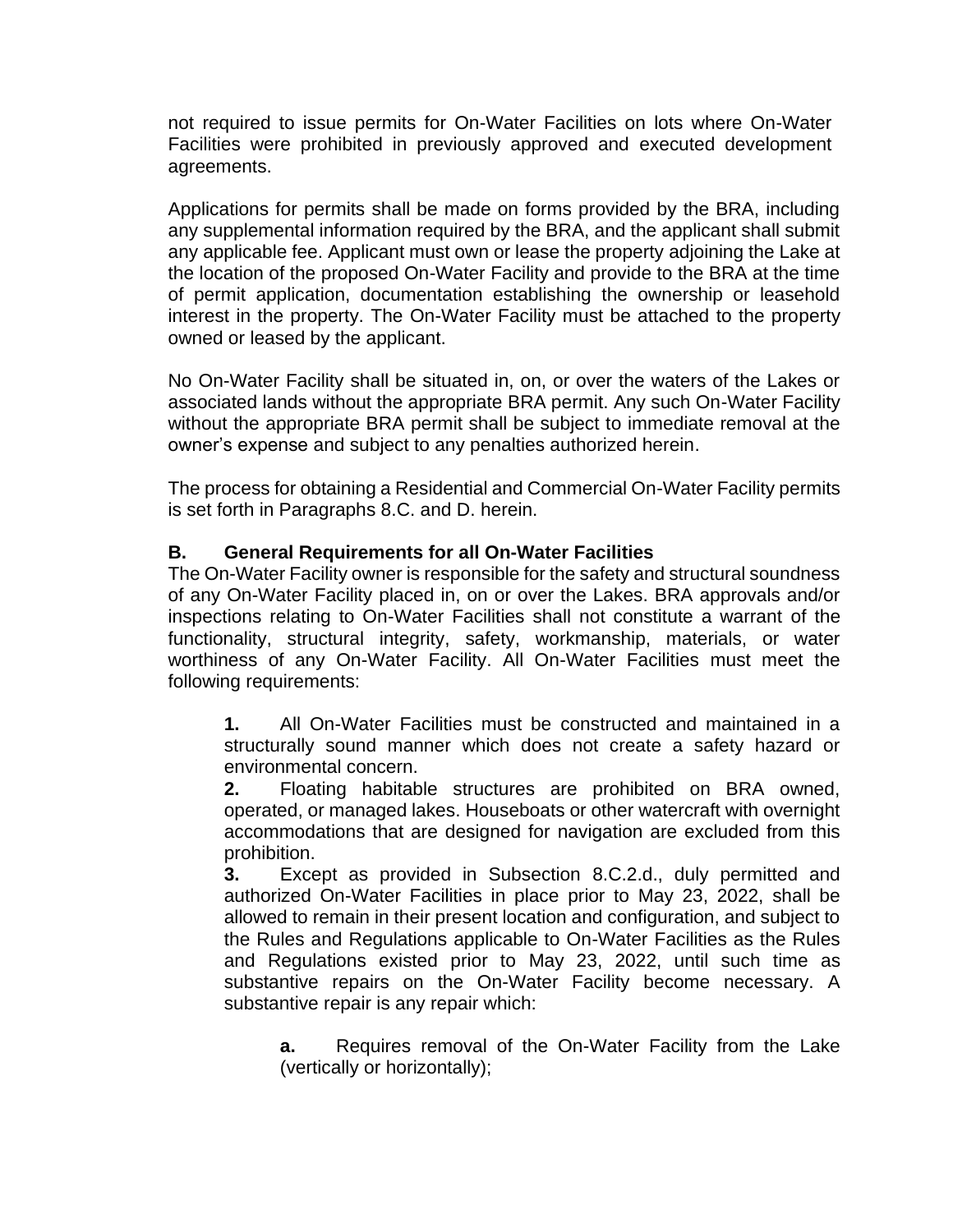**b.** Is due to deterioration to the point of becoming a safety hazard;

**c.** Is due to an environmental hazard;

**d.** Results in the replacement or rebuilding of sidewalls; or

**e.** Results in the addition, replacement, or upgrading of the electrical wiring system.

**4.** On-Water Facilities may not be situated in a manner that unreasonably interferes with or obstructs access to other permitted facilities or neighboring properties.

**5.** The On-Water Facility identification number, furnished by the BRA, must be posted conspicuously on all On-Water Facilities.

**6.** Buoyancy for all floating facilities shall be provided by polystyrene, multiple air-filled internal compartments, or a similar flotation material that is encapsulated in an approved rustproof, non-corrosive, UV resistant shell that is a minimum of 0.15 inches in thickness (such as, high impact polyethylene). Barrels, pontoons, drums or other improvised equipment shall not be used for flotation.

**7.** Amber reflectors must be installed on all sides of On-Water Facilities at no greater than 20-foot intervals. Those portions of On-Water Facilities extending farther than 100 feet into the Lakes shall be illuminated during hours of darkness in such a manner as to make such facilities visible to boat traffic on the Lakes without the lights themselves impairing the vision of boaters.

**8.** On-Water Facilities may not be more than one story. On-Water Facilities may include a gabled or flat roof that can be used as a sun deck.

**9.** On-Water Facilities may be built with back walls; however, the other three sides of the On-Water Facility must be fully open and subject to visible inspection by BRA personnel from a Watercraft at all times.

**10.** Living quarters, kitchens (any space adapted to cook or prepare food), plumbing, sinks, bathing facilities or toilet facilities are not allowed in or on On-Water Facilities permitted on the Lakes.

**11.** Except as provided below, On-Water Facilities shall not extend further than the lesser of 1/3 the distance between shorelines or 100 feet into the Lake from the shoreline. However, BRA may, in its sole discretion, permit an On-Water Facility to extend beyond 100 feet into the Lake from the shoreline, utilizing any of the following considerations: sufficient water depth based on water available at historical average lake elevation; distance into lake of adjacent docks on either side; clear channel requirements (40 feet minimum) and/or hazards to boater navigation; location of walkway on lot; and dock size and configuration. In no event shall an On-Water Facility extend further than 200 feet from the shoreline of any Lake. Lake level fluctuation, meaning fluctuation not defined within the historical depths, shall not constitute a basis for extending On-Water Facilities further into the Lakes.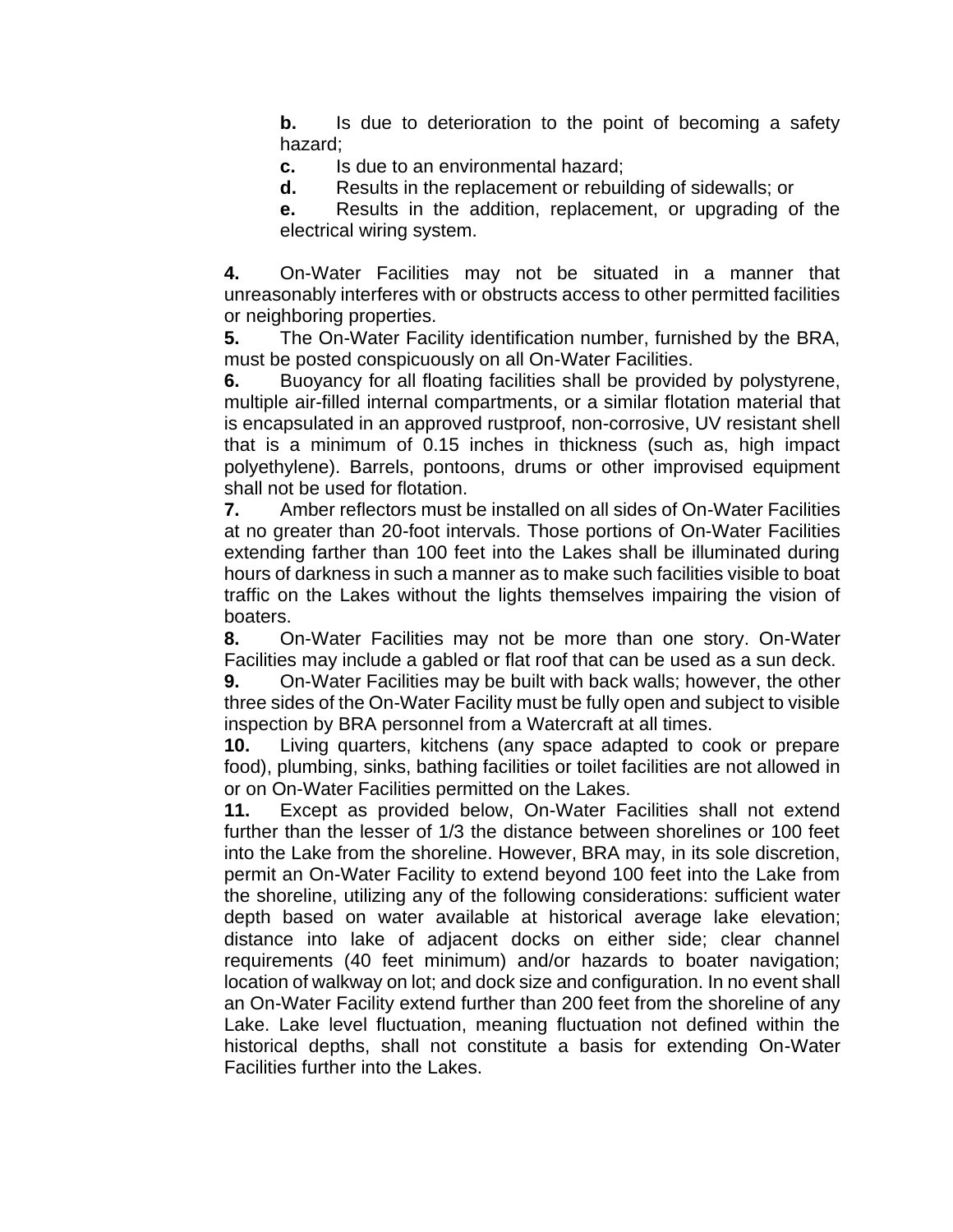**12.** In narrow sections of the Lakes where the distance between opposite shorelines is 120 feet or less, a clear channel of at least 40 feet in width, shall be maintained between the On-Water Facilities on opposite shorelines, with the location of such channel being as nearly as practicable over the deepest portion of that section of the Lake. In areas where clear channel requirements are not applicable, the On-Water Facility placement will be determined by the Reservoir Manager provided that the On-Water Facility does not create a public health, safety, or welfare concern.

**13.** The BRA reserves the right, in its sole discretion, to further restrict On-Water Facilities on BRA Lakes if placement of the On-Water Facility: creates a hazard to navigation; results in a nuisance; impairs the BRA's ability to operate and maintain the Lake; or interferes with or restricts access to adjacent properties or On-Water Facilities.

### **C. RESIDENTIAL ON-WATER FACILITIES**

### **1. Residential On-Water Facility Application Process**

### **a. Administrative Review**

A Residential On-Water Facility application shall be considered to have been filed on the date that it is received by the appropriate BRA lake office. BRA staff shall not accept any application that is incomplete. The appropriate BRA lake office shall review applications within 10 business days of receipt and declare the application either accepted for consideration or rejected. In the event the application is rejected, the applicant will be required to submit a new application for any further consideration. Acceptance of an application during the administrative review phase only indicates that the application contains all necessary information for consideration. Such acceptance is unrelated to the outcomes of subsequent phases of the application process.

The appropriate lake office shall notify the applicant that their application has been accepted. Accepted applications for Residential On-Water Facilities shall proceed to the technical review phase.

## **b. Technical Review**

BRA staff shall commence a technical review of a Residential On-Water Facility application after it is deemed administratively accepted. BRA staff shall consider any information submitted in the application. During the technical review, BRA staff shall notify the applicant of any additional information necessary to complete the review. The applicant shall provide the requested information within a period of six months, unless otherwise authorized in writing by the BRA. Once the applicant has submitted all required information,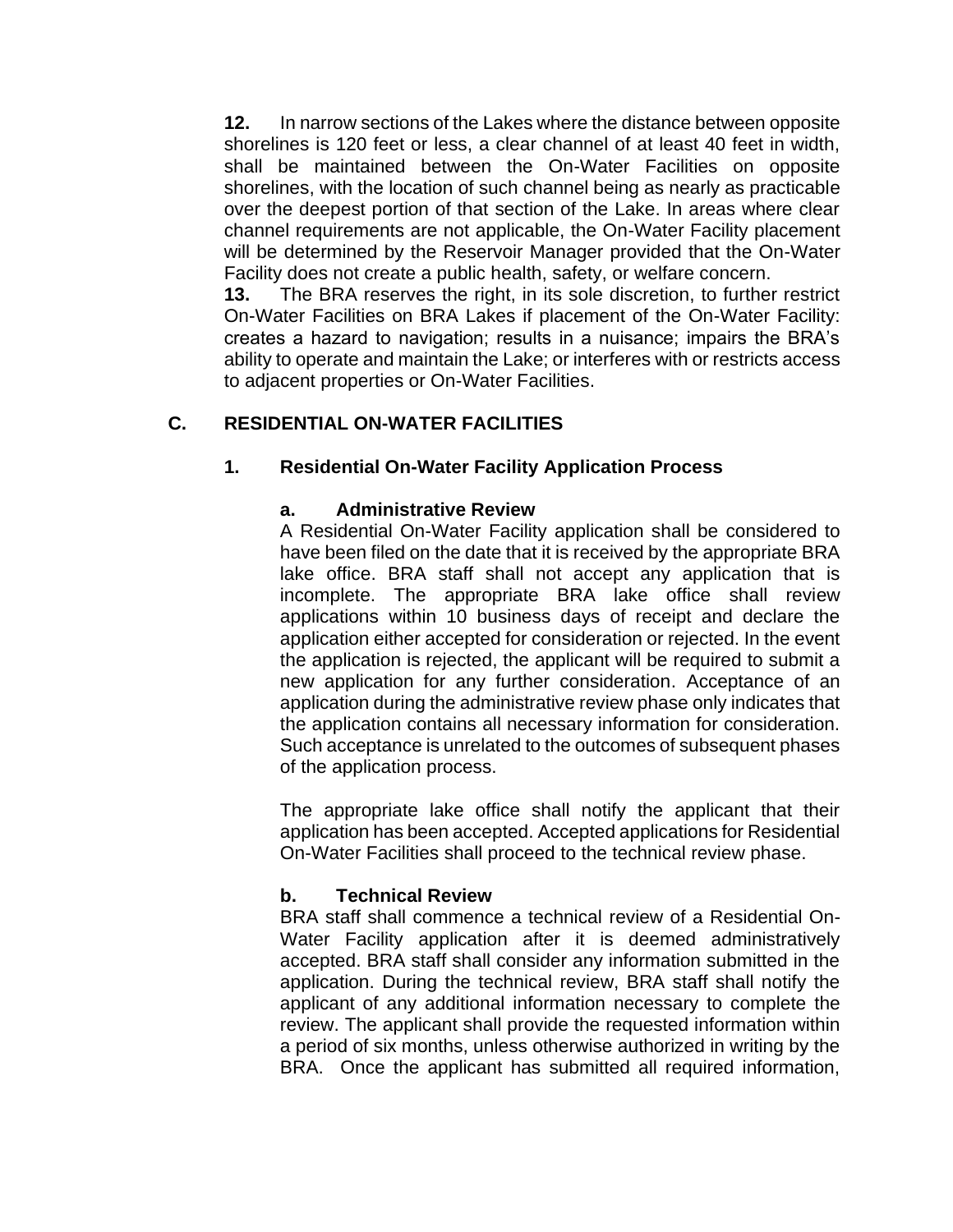BRA staff shall complete the technical review within 10 business days.

If the applicant fails to provide further information as requested by BRA staff within the prescribed time period, unless the time period is extended in writing by BRA staff, the application shall be deemed technically incomplete and rejected. There shall be no restriction on subsequent applications.

Upon a determination that an application for a Residential On-Water Facility is technically approved, a final permit decision shall be made in accordance with Section 8(C)(1)(d).

### **c. Amendments, Withdrawals, and Extensions**

An application may be amended at any time prior to the issuance of a permit for non-substantive changes. Non-substantive changes include slight alterations that do not change the size, footprint, or location of the Residential On-Water Facility. Substantive changes may be proposed prior to the completion of the technical review phase. However, after completion of the technical review phase, substantive changes shall require a new application.

An application may be withdrawn at any time prior to the issuance of a permit.

An applicant may request an extension of any deadline during the administrative review or technical review phases. Extension requests must be in writing and shall explain in detail the need for additional time. Such requests shall be subject to written approval by the BRA.

**d. Issuance of Permit and Commencement of Construction**

Upon completion of the technical review, BRA staff shall coordinate any necessary changes with the applicant and make a determination to approve, approve in part, or deny the permit. If BRA staff approves the permit in full or approves the permit in part, BRA staff shall prepare and mail a proposed permit to the applicant, which may include any conditions that the BRA deems appropriate. If BRA staff denies the permit, BRA staff shall mail a letter notifying the applicant that the permit has been denied. The applicant shall have 30 calendar days to provide written comments, if any, to BRA staff. BRA staff shall then have 10 business days to consider applicant's comments and either issue a permit or reaffirm denial of such permit. A copy of the executed permit shall be mailed to the applicant.

The permittee's rights to construct, modify, expand, or utilize the Residential On-Water Facility is limited by the terms and conditions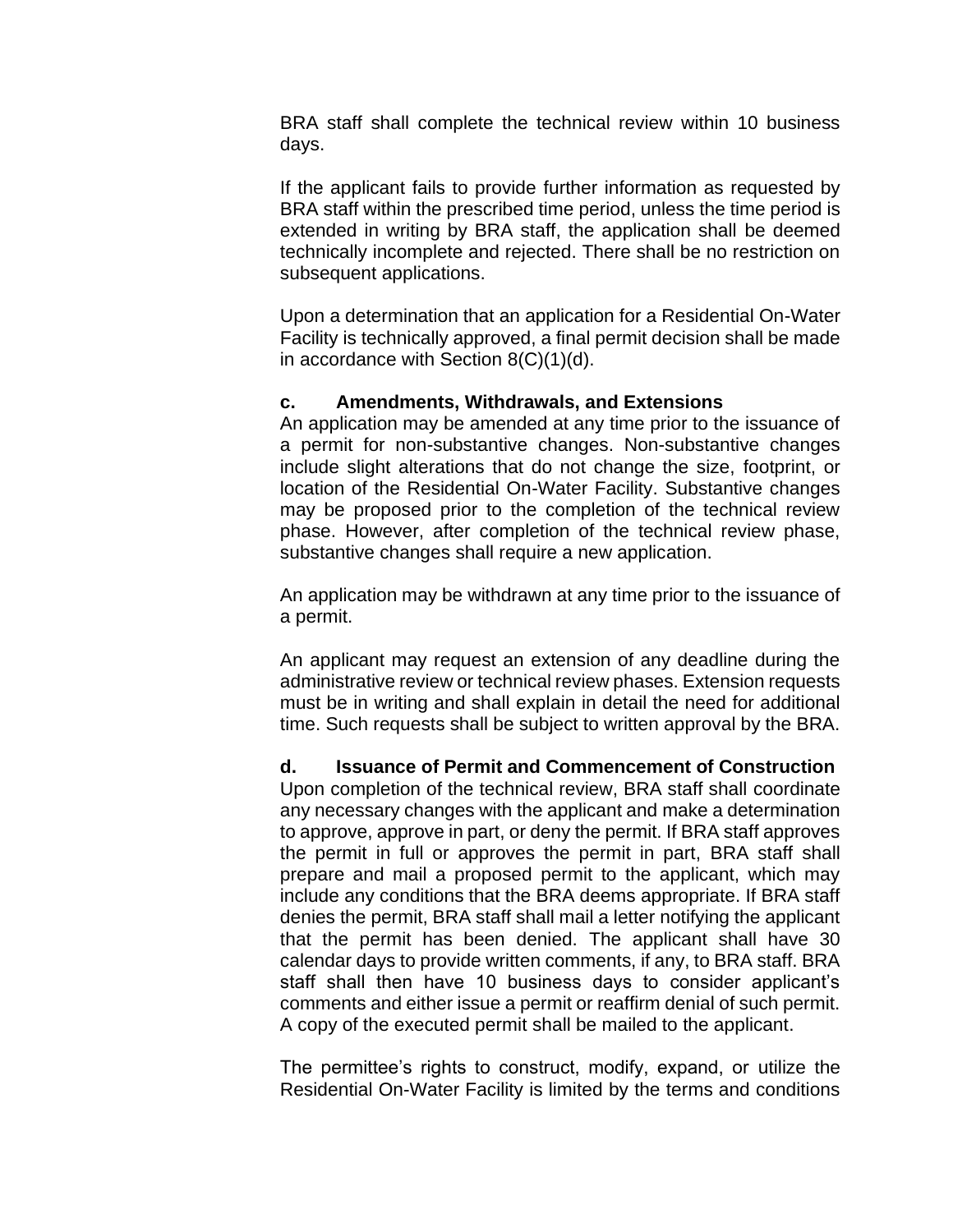set forth in the permit. If construction of the Residential On-Water Facility cannot be completed within the time limits specified in the permit, the permittee may request an extension. One extension, for a period not to exceed one year following the expiration of the time limit set forth in the permit, may be granted at the sole discretion of the BRA. In the event an extension is granted and the applicant fails to complete construction of the Residential On-Water Facility within the extended timeframe, then the permit shall be cancelled. If the applicant still desires to obtain a permit for a Residential On-Water Facility, the applicant shall be required to submit a new application and restart the process.

Utilization of the Residential On-Water Facility is prohibited until the BRA has inspected the Residential On-Water Facility to ensure compliance with the permit and these rules and regulations and the permittee has received written final authorization to occupy and operate the Residential On-Water Facility from the BRA.

## **2. Additional Specific Residential On-Water Facilities Requirements**

**a.** There shall be no more than one Residential On-Water Facility on any one shoreline lot.

**b.** All Residential On-Water Facilities will generally be located as close to the center-most part of the water frontage as possible.

**c.** An enclosed storage closet, no larger than 40 square feet, will be allowed for a Residential On-Water Facility, provided that the storage closet is included in the approved design.

**d.** The total area for a Residential On-Water Facility shall not exceed 2,000 square feet, including, without limitations, areas for: Watercraft slips, fixed overhangs, diving boards, stairways, storage space, and any walkways from the shoreline to the Residential On-Water Facilities, to the extent the walkway exceeds 6 feet in width. Walkways from the shoreline to the Residential On-Water Facilities that are 6 feet or less in width shall not be included in the calculation of the total area. Residential On-Water Facilities, previously permitted to exceed 2,000 square feet, may be rebuilt or replaced with a structure of the same square footage and in the same configuration as the prior Residential On-Water Facility. All other Residential On-Water Facility requirements outlined in the rules and regulations will apply, whether or not they were applicable during the construction of the original Residential On-Water Facility.

**e.** Personal Watercraft may be stored on the sides of a permitted Residential On-Water Facility; however, Watercraft storage shall be managed in a manner that does not create an unreasonable hazard or overcrowding.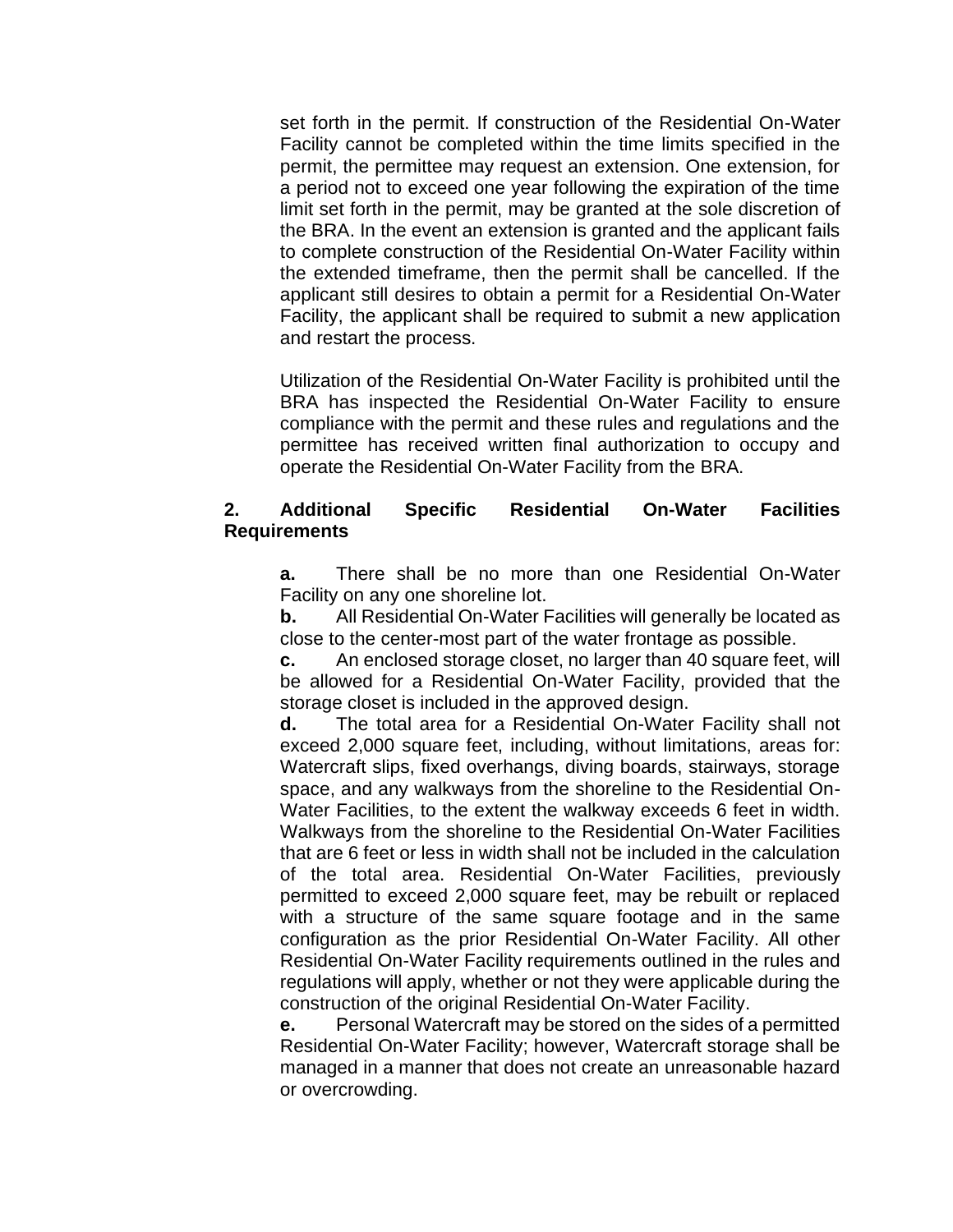### **D. COMMERCIAL ON-WATER FACILITIES**

### **1. Public Participation Process Requirements for Commercial On-Water Facilities**

In an effort to provide an opportunity for public involvement in the Commercial On-Water Facility application process, applications for Commercial On-Water Facilities will include two public participation periods.

**Preliminary Public Notice, Comment Period, and Public Hearing**  After a Commercial On-Water Facility application is administratively accepted, there will first be a preliminary notice and comment period, occurring before the technical review phase. This preliminary public notice and comment period includes a public hearing where members of the public are encouraged to attend and provide feedback. Feedback obtained during this process will be considered by the BRA staff during the technical review phase.

### **Final Public Notice and Written Comment Period**

Upon conclusion of the technical review phase, if the application is approved, there will be a final public notice and written comment period where members of the public will have the opportunity to provide written feedback, which the BRA will consider prior to issuance or denial of the permit.

## **2. Commercial On-Water Facility Permit Application Process**

## **a. Administrative Review**

A Commercial On-Water Facility application shall be considered to have been filed on the date that it is received by the appropriate BRA lake office. BRA staff shall not accept any application that is incomplete. The appropriate BRA lake office shall review applications within 10 business days of receipt and declare the application either accepted for consideration or rejected. In the event the application is rejected, the applicant will be required to submit a new application for any further consideration. Acceptance of an application during the administrative review phase only indicates that the application contains all necessary information for consideration. Such acceptance is unrelated to the outcomes of subsequent phases of the application process.

The appropriate lake office shall notify the applicant that their application has been accepted. Accepted applications for Commercial On-Water Facilities shall proceed to the preliminary public notice and comment period prior to the technical review phase.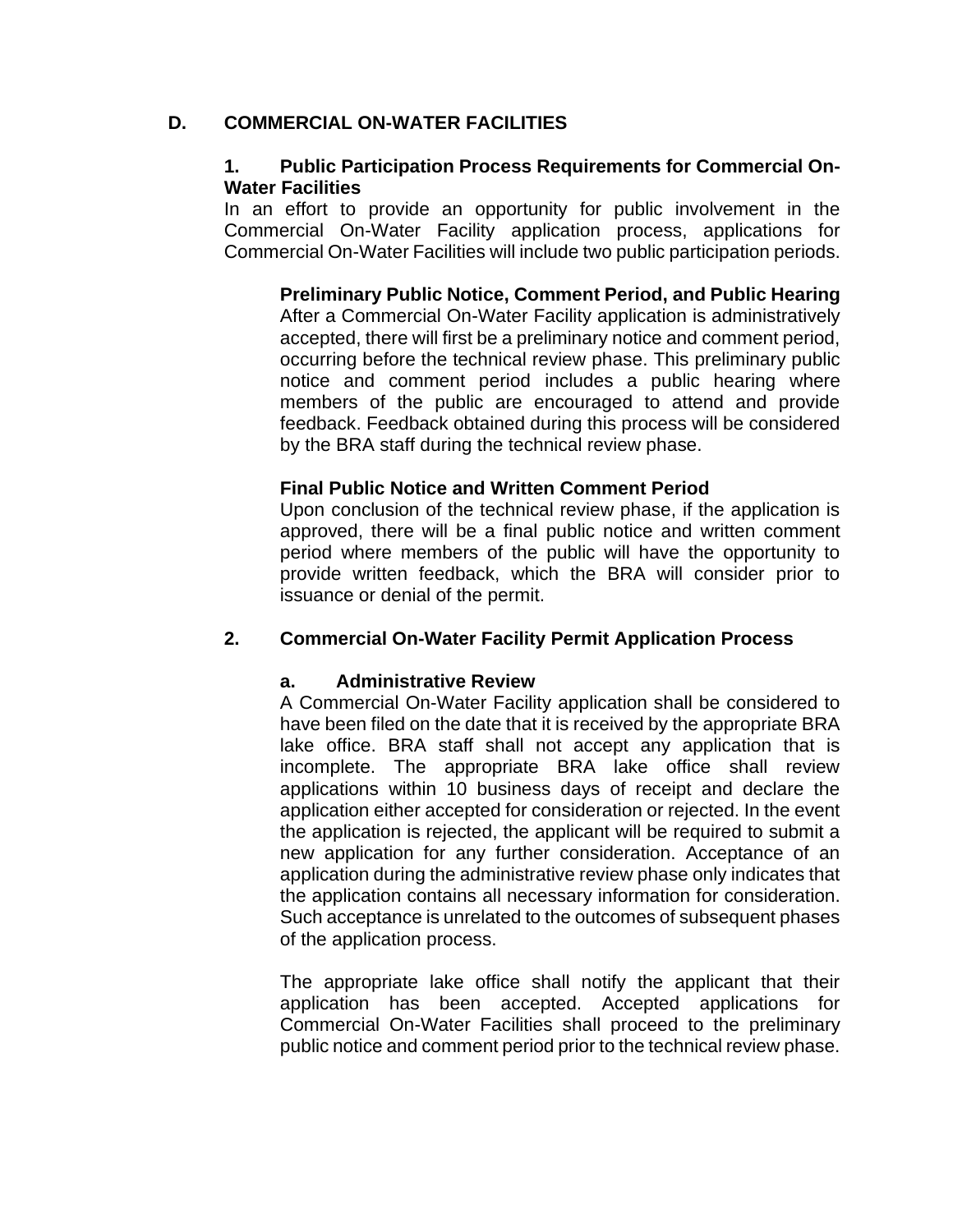### **b. Preliminary Public Notice, Comment Period, and Public Hearing Process**

To encourage public involvement, a copy of the application shall be made available on the BRA website. Notice for the preliminary public notice, comment period, and public hearing shall be posted on the BRA website and provided by the applicant, at the applicant's sole expense, as follows:

**i.** The applicant shall publish notice, in a form prescribed by the BRA, in a newspaper of general circulation within the area where the Commercial On-Water Facility will be located. **ii.** The applicant shall mail notice by certified mail, returnreceipt requested, and/or standard overnight service to all affected parties. BRA shall coordinate with the applicant to identify affected parties, which will, at a minimum, include all property owners of record (using current County Tax Appraisal District records) located within 500 feet of the proposed Commercial On-Water Facility (individually, "Affected Party"). If the Commercial On-Water Facility will be located in a cove on the lake, notice shall be sent to all property owners located within such cove.

**iii.** The notice, prepared in coordination with and approved by the BRA, shall include the date, time, and location of the public hearing, instructions for submitting written comments, and a description of the procedure for public participation in the application process. The hearing may take place no sooner than 30 calendar days from the date that the public notice is mailed. The public comment period begins on the date the first notice is mailed and ends at 5:00 p.m. CST on the date before the public hearing.

**iv.** Within 10 business days of completion of public notice, as required by this section, applicant shall submit a sworn affidavit stating that the public notice requirements have been met and summarizing the exact nature of the notice that was provided, including return-receipts or proof of mailing.

The BRA shall host and moderate the public hearing in a suitable location near the appropriate lake. In the event the hearing must be at a location requiring a usage fee(s), the applicant is responsible for any associated costs.

At the hearing, the applicant shall provide a presentation explaining the project in detail, provide printed materials as necessary, and answer questions from the public regarding the project. Members of the public attending the hearing shall be provided a reasonable opportunity to provide feedback and ask questions regarding the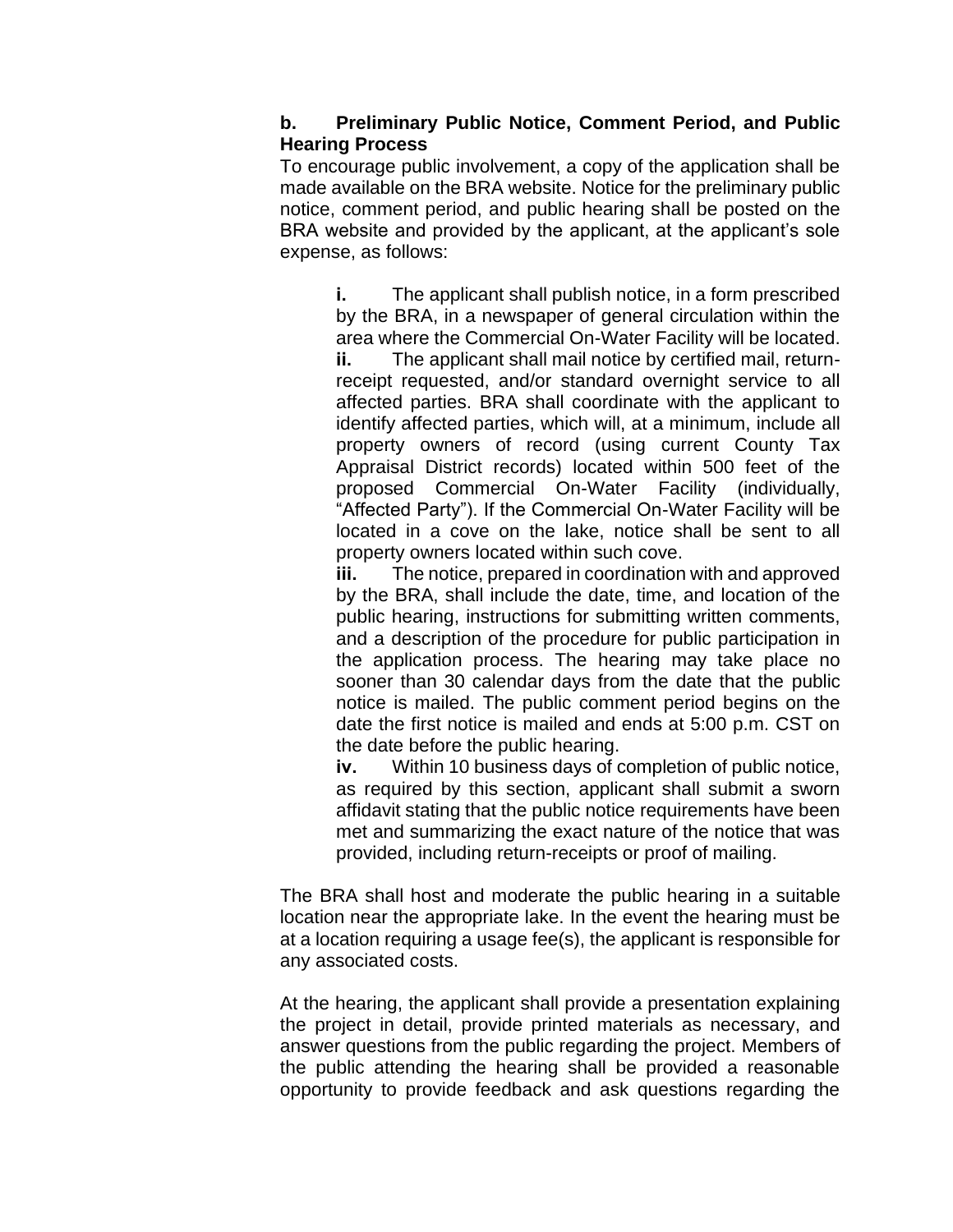application. BRA staff will answer any questions regarding these rules and regulations or the application process. After the public hearing, the applicant may make modifications to their application to address public concerns.

After the completion of this preliminary public notice, comment period, and public hearing, the application shall enter the technical review phase. In the event an application is deemed technically approved, the application shall enter a final public notice and written comment period.

### **c. Technical Review**

BRA staff shall commence a technical review of a Commercial On-Water Facility application after the conclusion of the preliminary notice and comment period. BRA staff shall consider any information submitted in the application and any information received through the preliminary public notice and comment period. During the technical review, BRA staff shall notify the applicant of any additional information necessary to complete the review. The applicant shall provide the requested information within a period of six months, unless otherwise authorized in writing by the BRA. Once the applicant has submitted all required information, BRA staff shall complete the technical review within 10 business days.

If the applicant fails to provide further information as requested by BRA staff within the prescribed time period, unless the time period is extended in writing by BRA staff, the application shall be deemed technically incomplete and rejected. There shall be no restriction on subsequent applications.

Upon a determination that an application for a Commercial On-Water Facility application is technically approved, a final notice and comment period is required before the final permit decision.

**d. Final Public Notice and Written Comment Period Process** To encourage public involvement, a copy of the proposed permit shall be available for review on the BRA website. Notice for the final notice and written comment period shall be posted on the BRA website and provided by the applicant to all Affected Parties, at the applicant's sole expense, as follows:

> **i.** The applicant shall publish notice, in a form prescribed by the BRA, in a newspaper of general circulation within the area of the state where the Commercial On-Water Facility will be located.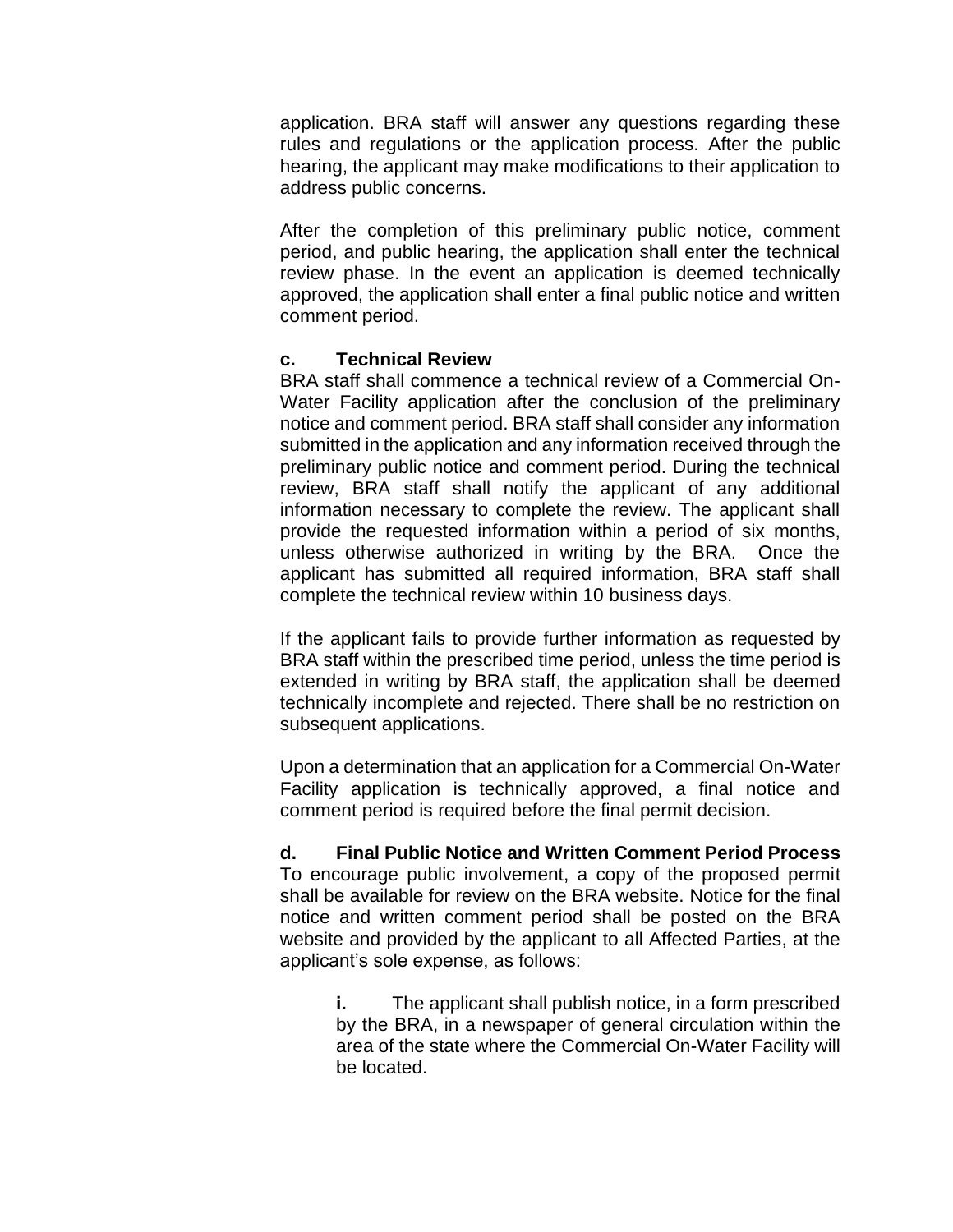**ii.** The applicant shall mail notice by certified mail, returnreceipt requested, and/or standard overnight service to all Affected Parties. The notice shall include instructions for submitting written comments and a link to the proposed permit on the BRA website.

**iii.** Within 10 business days of completion of public notice, as required by this section, applicant shall submit a sworn affidavit stating that the public notice requirements have been met and summarizing the exact nature of the notice that was provided, including return-receipts or proof of mailing.

**iv.** This final public notice and comment period shall last 10 business days, beginning on the date after the date that the applicant submits their sworn affidavit and ending at 5:00 p.m. CST on the 10th day.

#### **e. Amendments, Withdrawals, and Extensions**

An application may be amended at any time prior to the issuance of a permit for non-substantive changes. Non-substantive changes include slight alterations that do not change the size, footprint, or location of the Commercial On-Water Facility. Substantive changes may be proposed prior to the completion of the technical review phase. However, after completion of the technical review phase, substantive changes shall require a new application.

An application may be withdrawn at any time prior to the issuance of a permit.

An applicant may request an extension of any deadline during the administrative review or technical review phases. Extension requests must be in writing and shall explain in detail the need for additional time. Such requests shall be subject to written approval by the BRA.

### **f. Issuance of Permit and Commencement of Construction**

Upon completion of the final notice and comment period, BRA staff shall coordinate any necessary changes with the applicant and make a determination to approve, approve in part, or deny the permit. If BRA staff approves the permit in full or approves the permit in part, BRA staff shall prepare and mail a proposed permit to the applicant, which may include any conditions that the BRA deems appropriate. If BRA staff denies the permit, BRA staff shall mail a letter notifying the applicant that the permit has been denied. The applicant shall have 30 calendar days to provide written comments, if any, to BRA staff. BRA staff shall then have 10 business days to consider applicant's comments and either issue a permit or reaffirm denial of such permit. Once approved, a copy of the executed permit shall be mailed to the applicant and posted on the BRA website.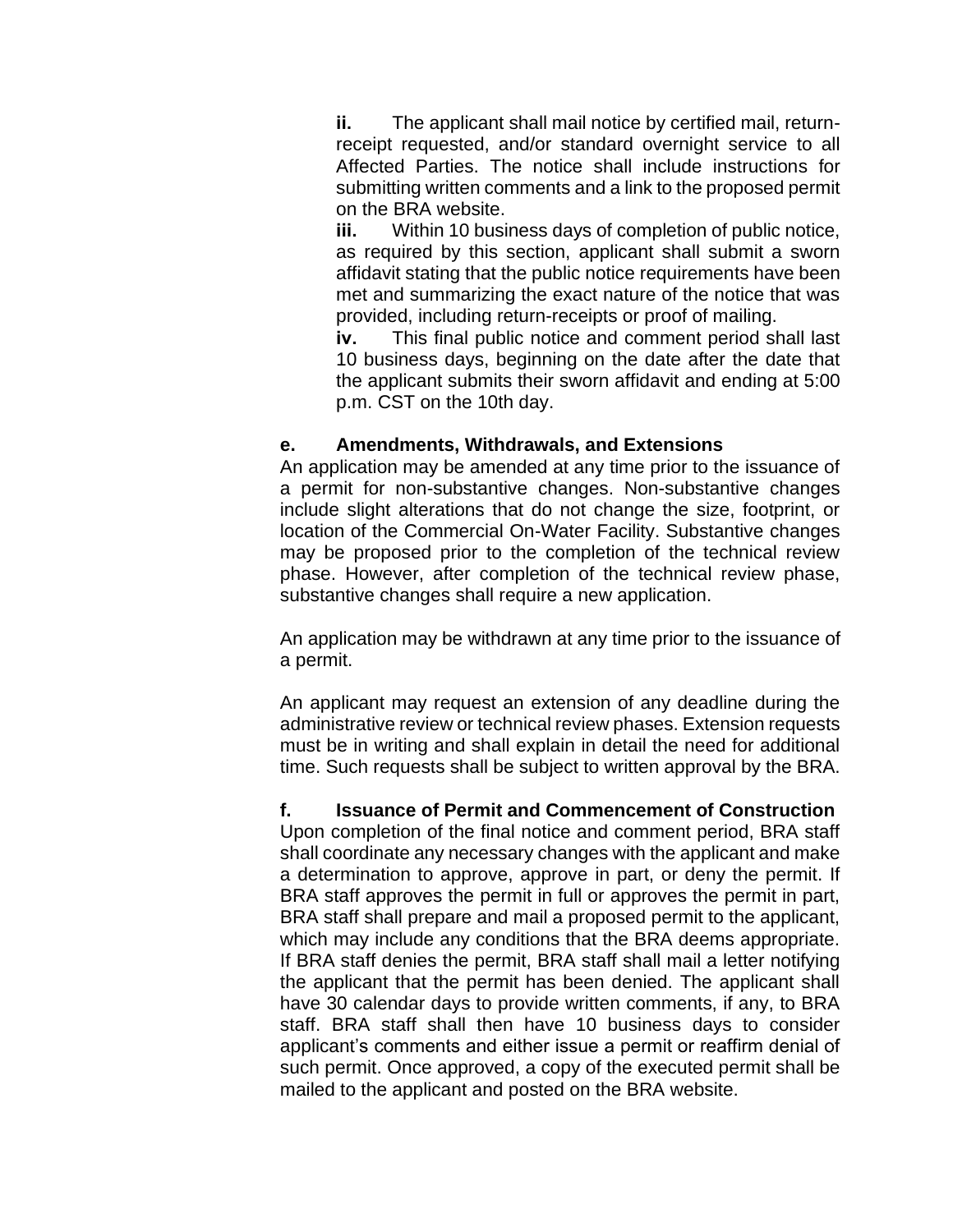The permittee's rights to construct, modify, expand, or operate the Commercial On-Water Facility is limited by the terms and conditions set forth in the permit. If construction of the Commercial On-Water Facility cannot be completed within the time limits specified in the permit, the permittee may request an extension. One extension, for a period not to exceed one year following the expiration of the time limit set forth in the permit, may be granted at the sole discretion of the BRA. In the event an extension is granted and the applicant fails to complete construction of the Commercial On-Water Facility within the extended timeframe, then the permit shall be cancelled. If the applicant still desires to obtain a permit for a Commercial On-Water Facility, the applicant shall be required to submit a new application and restart the process.

Occupancy and operation of the Commercial On-Water Facility is prohibited until the BRA has inspected the Commercial On-Water Facility to ensure compliance with the permit and these rules and regulations and the permittee has received written final authorization to occupy and operate the Commercial On-Water Facility from the BRA. Final authorization for Commercial On-Water Facilities shall not be granted until the end of the appellate period or a final determination is made on any appeal.

#### **g. Appeals of Permit Decisions for Commercial On-Water Facilities**

Only the applicant or an Affected Party may appeal a permit decision by the BRA for a Commercial On-Water Facility. A person eligible to file an appeal must file a written appeal with the BRA Commercial On-Water Facility Review Committee ("Review Committee") within 10 business days of the permit decision. The Review Committee shall consist of the following: BRA Basin Managers, a Government Customer Relations representative, and a representative from the Legal Department. An appeal is deemed to have been received by the Review Committee when the appeal is received by the appropriate BRA lake office via certified mail, return-receipt requested, or submitted through the BRA website. BRA staff shall provide written confirmation of receipt to the appellant within three days of receipt.

Appeals are limited to 10 pages in length and can be submitted electronically on the BRA website or in writing through the appropriate BRA lake office. To be considered a valid appeal, the appeal must contain the following information: name and address of the appellant; name of the permit applicant (if different from the appellant); a concise statement of how the person requesting the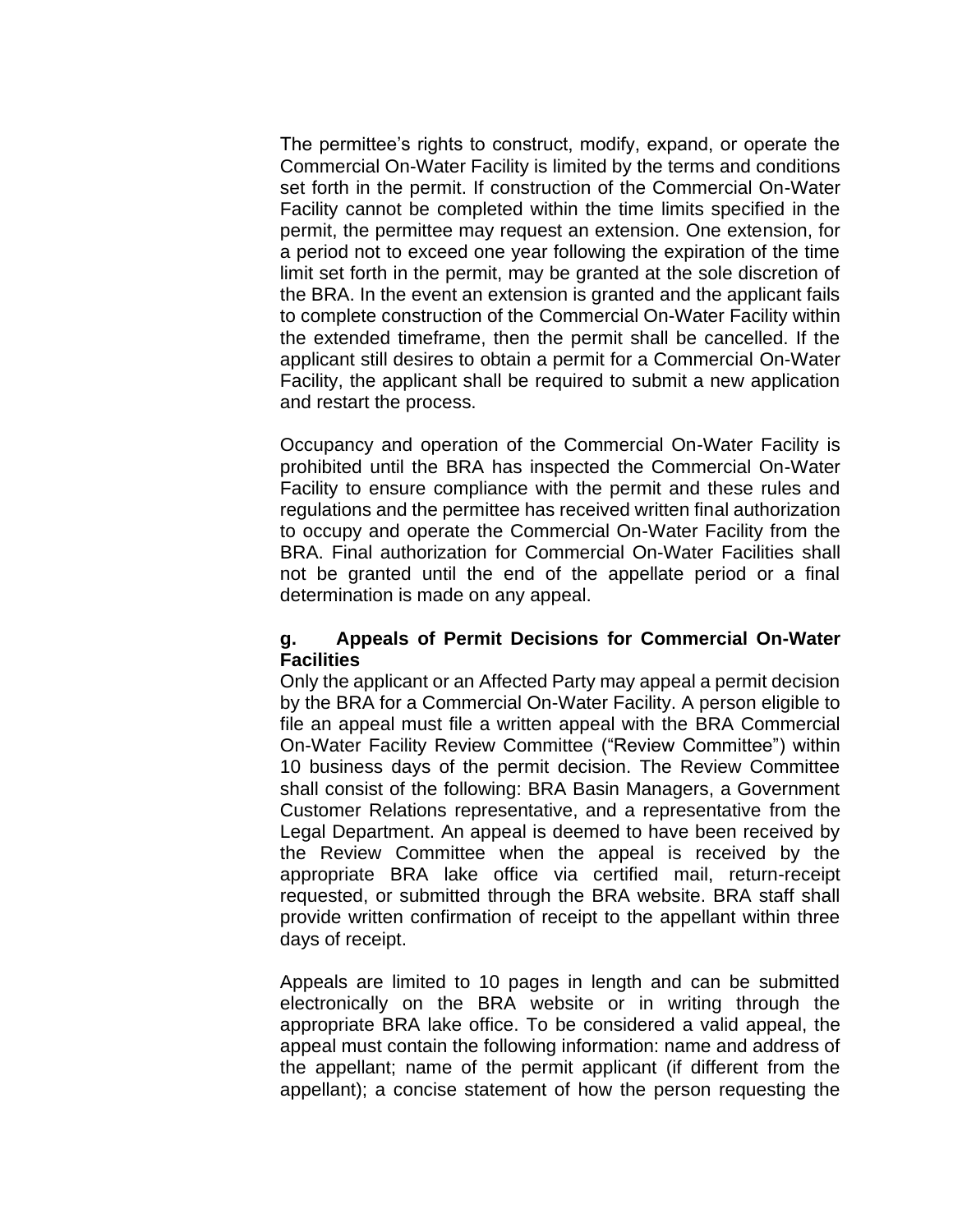appeal is affected by the issuance or denial of the permit or by one or more terms of the permit; and proof that the appellant (if the appellant is not the applicant) is a person who submitted comments during either public comment period. Within the argument portion of the appeal, the appellant shall: only raise matters or issues that were presented during either public comment period or that exist within the permit; provide competent evidence in support of the allegations within the appeal; demonstrate that such allegations are related to a matter that the BRA has jurisdiction to consider; and provide recommended changes to the terms and conditions of the permit that would remedy such allegations.

In the event the appeal does not meet the above requirements, the Review Committee shall return the appeal to the appellant with instructions to cure any defects. The appellant must submit the additional information within 5 business days for the appeal to be considered, otherwise the appeal will be dismissed.

The Review Committee must make a determination regarding the appeal within 30 calendar days of receipt. BRA staff shall then send notice of the decision to the appellant.

The appellant may appeal the decision of the Review Committee by submitting a response to the decision within 15 business days of receiving the determination letter. Appeals from Review Committee decisions shall be addressed to the BRA General Manager/CEO and sent to the BRA Central Office certified mail, return-receipt requested. BRA staff shall provide written notice to the appellant within three days of receipt. The BRA General Manager/CEO shall respond with a final decision within 15 business days of receipt of the appeal. A decision by the BRA General Manager/CEO is final, binding, and is considered a resolution of the issue.

In the event the Review Committee denies an appeal and the appellant does not validly request a review by the General Manager/CEO, or the General Manager/CEO denies an appeal, the permit, as originally issued by BRA staff, becomes final. In the event the Review Committee or General Manager/CEO approves an appeal, the Review Committee or General Manager/CEO shall direct BRA staff to modify and re-issue, deny, or resubmit for public notice and comment, the permit as necessary to comply with the new determination.

### **3. Additional Specific Commercial On-Water Facilities Requirements**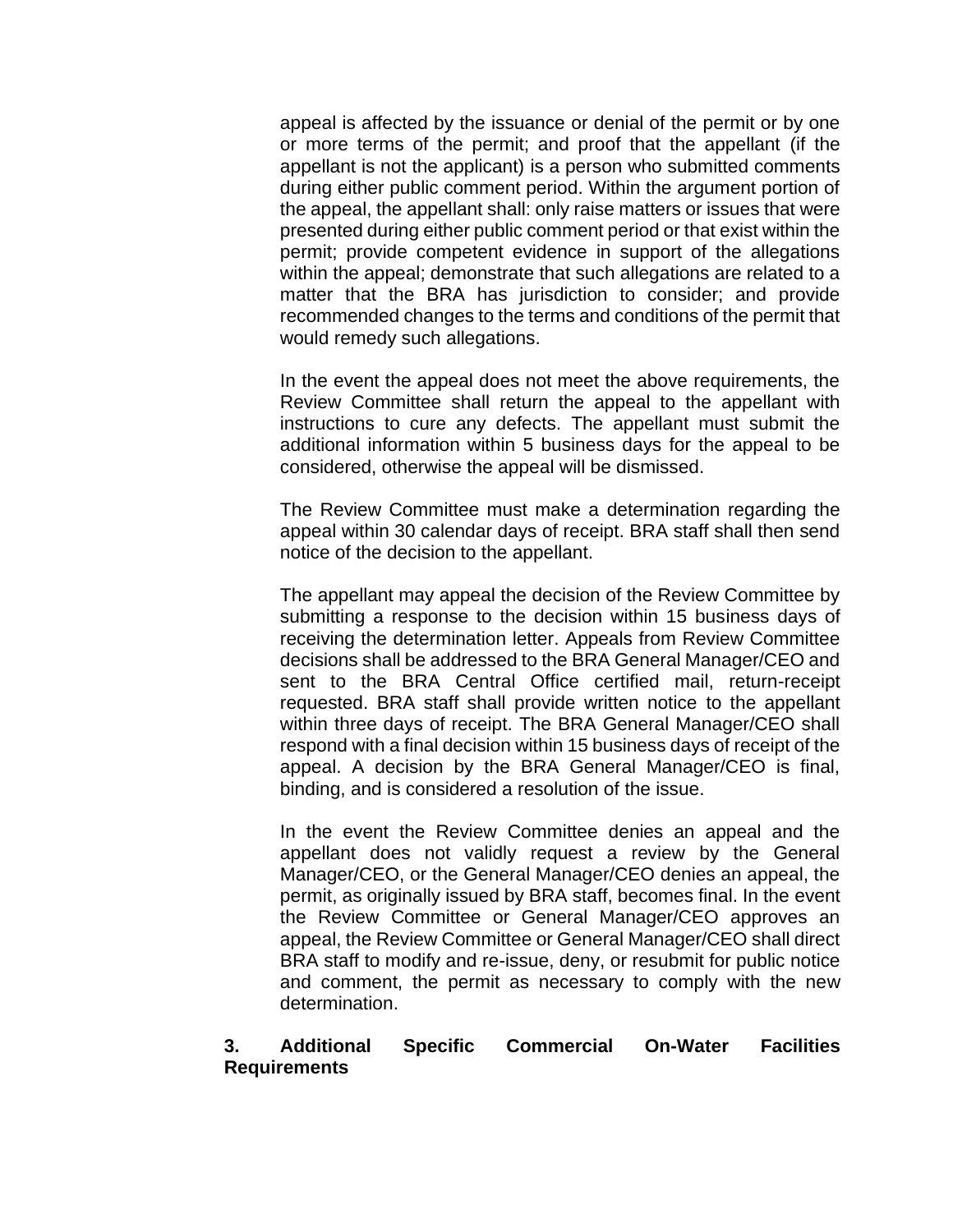**a.** Due to the unique nature of Commercial On-Water Facilities, such facilities shall be evaluated on a case-by-case basis and the BRA shall establish conditions, restrictions, limitations, requirements, and/or any other considerations specific to such Commercial On-Water Facilities.

**b.** Commercial On-Water Facilities with slips greater than 26 feet in length must provide, at a minimum, one sewage pump-out facility. Commercial On-Water Facilities which house or moor vessels containing sanitary devices are required to provide, maintain and operate an approved pump-out facility.

**c.** The design of a Commercial On-Water Facility must be signed and sealed by a professional engineer/architect licensed to do business in the State of Texas.

**d.** One storage closet, no larger than 40 square feet, will be allowed per slip on a Commercial On-Water Facility, provided that the storage closets are included in the approved design.

**e.** The fairway distance between two Commercial On-Water Facilities shall be at a minimum 1.5 times the length of the longest boat slip of the docks.

**f.** Lights used to illuminate signs shall not impede navigation or be construed as a navigation aid.

**g.** Commercial On-Water Facilities must have equipment and/or supplies on-site to effectively contain a spill in the event a Watercraft, moored or berthed to the Commercial On-Water Facility, sinks. This equipment shall be deployed as quickly as possible, but in no event greater than 8 hours.

## **E. Violations**

The BRA may revoke the permit of any On-Water Facility that is in violation of the provisions of these Rules and Regulations. In the event an On-Water Facility is in violation of these provisions, the BRA may exercise the right to grant or deny continuation of the On-Water Facility Permit as deemed appropriate in the sole discretion of the BRA. The BRA reserves the right to revoke permits and require removal of On-water Facilities at the expense of the owner/permittee in the following circumstances: if the Facility creates a public health, safety, or welfare concern; the permittee has failed to timely tender any applicable associated fees; or the facility has an adverse environmental impact to BRA Lakes or property. Additionally, pursuant to §51.128 of the Texas Water Code, any violation of this section may result in criminal penalties.

## **9. COMMERCIAL ACTIVITIES**

Pursuant to the authority granted in §51.127 of the Texas Water Code, the BRA may regulate Commercial Activities on BRA Lakes and Lands.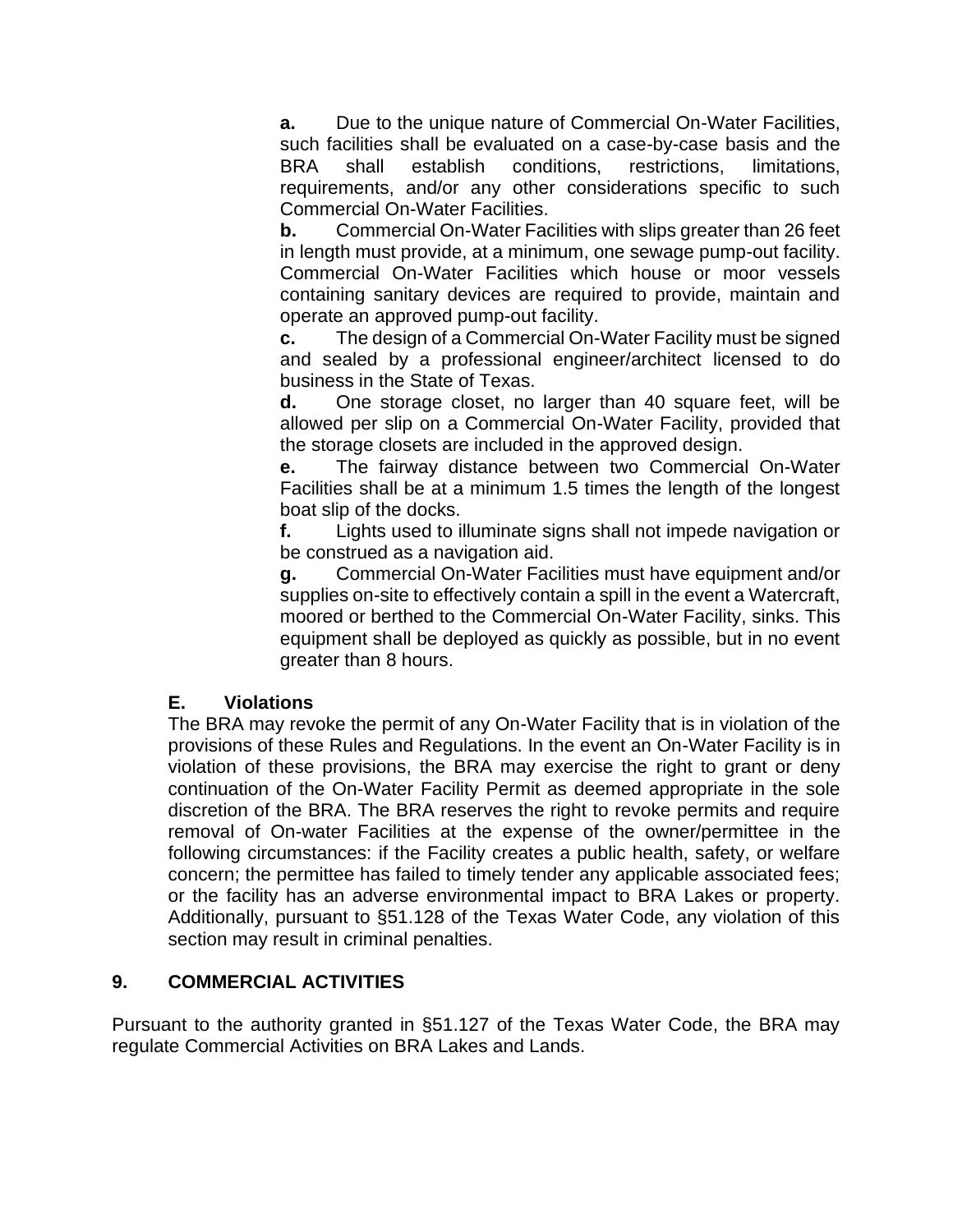The BRA may permit Commercial Activities to take place on BRA Lakes provided that the Commercial Activity, in the BRA's sole discretion, does not: create an adverse environmental impact; create a safety hazard; create a hazard to navigation; result in a nuisance; impair the BRA's ability to operate or manage the Lake; or restrict access to adjacent properties.

In all instances, any person or entity that wishes to conduct a Commercial Activity on BRA Lakes must first submit a permit application to the local BRA Lake office. The proposed Commercial Activity must meet all BRA requisites and requirements. Commencement of the Commercial Activity, in any manner, shall not begin until the BRA has granted the permit. If approved, permits shall be granted for a term of one year from the date of approval. In the event the Permittee wishes to continue the Commercial Activity, the Permittee must seek a renewal of their permit prior to expiration. Permits automatically terminate upon the expiration of the term.

Upon granting of the permit, the Permittee shall be required to tender the annual permit fee. The annual permit fee for Commercial Activities shall be established by the BRA Board of Directors, and such fee may be adjusted at the sole discretion of the Board of Directors.

The following Commercial Activities, unless otherwise agreed to, are prohibited across all Lakes and will not be permitted:

- **A.** Any Commercial Activity involving wakeboarding.
- **B.** Any Commercial Activity involving parasailing.
- **C.** Any Commercial Activity involving food preparation or cleanup taking place on the water.

No business or Commercial Activity involving concessions or solicitation of goods or services is allowed in BRA parks. Use of BRA boat ramps or docks by Commercial Activity permittees may not interfere with the general public's use. Use of BRA boat ramps by On-Water Facility contractors is not permitted without prior authorization by the BRA.

The BRA, at its sole discretion, may deny any permit application or place additional restrictions on a permittee. Failure of a permittee to comply with any restrictions of a permit may result in the immediate termination of the permit.

# **10. EXHIBITIONS AND EVENTS**

The BRA may, from time to time, enter into an agreement to allow an exhibition or event to take place on BRA Lakes and associated lands. The terms and conditions of individual exhibitions or events may vary and are determined by the written agreement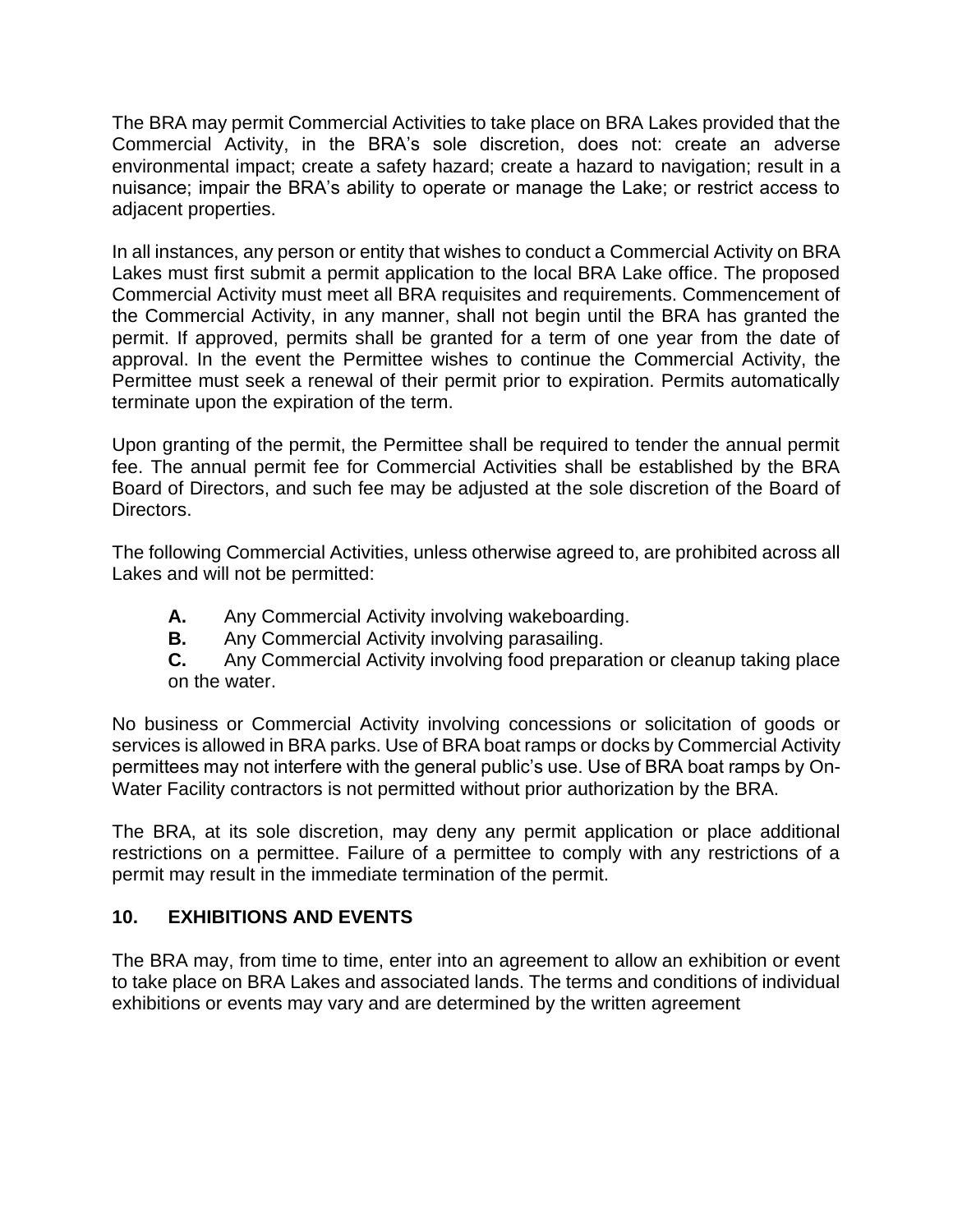### **11. OTHER ACTIVITIES**

### **A. Camping**

Camping at a designated BRA public use area(s) or designated RV site(s) shall only be for a maximum period of ten days during a 30-consecutive-day period. After ten days, the party shall not camp at a BRA public use area or designated RV site at the same reservoir again until an additional 30 days has passed.

Camping in areas not designated for such activity by the BRA is prohibited.

### **B. Hunting and Firearms**

Pursuant to the authority granted by §51.127 of the Texas Water Code, the following rules apply to all hunting on any BRA Lakes or associated lands.

**1.** Hunting is prohibited on BRA lands, including leased properties. However, the BRA reserves the right to lease specific tracts for bow hunting, or other approved programs as deemed appropriate by the BRA.

**2.** Hunting on BRA Lakes is limited to hunting of waterfowl in season from a stationary blind at a fixed location in or on the Lakes, as specifically permitted by the BRA. Any other hunting on BRA Lakes is strictly prohibited.

**3.** No person shall place poisons, salt blocks, feed, or mechanical devices such as traps and snares on BRA property.

**4.** Persons who violate the above terms are subject to revocation of their waterfowl hunting site permit, termination of their hunting lease, and/or any and all additional civil and criminal remedies.

**5.** All hunting of waterfowl on the Lakes shall be conducted in full compliance with the following requirements:

**a.** The hunting of waterfowl on the Lakes shall be conducted in accordance with all applicable provisions and requirements of Federal, State and local laws.

**b.** Written permits for waterfowl hunting sites shall be issued by the BRA and must be presented at the permitted site upon request by law enforcement officials.

**c.** The fee for a waterfowl hunting site permit shall be established by the BRA's Board of Directors, and such fee may be adjusted at the sole discretion of the Board.

**6.** Bowfishing is legal for taking non-game fish such as gar and buffalo in accordance with Texas Parks and Wildlife Regulations.

**a.** Fish may be taken with longbow, recurve bow, compound bow, or crossbow.

**b.** Taking or attempting to take fish with bow and arrow may not be performed within 100 feet. of any marked or designated swim area, public boat ramp, On-Water Facility, or restricted area.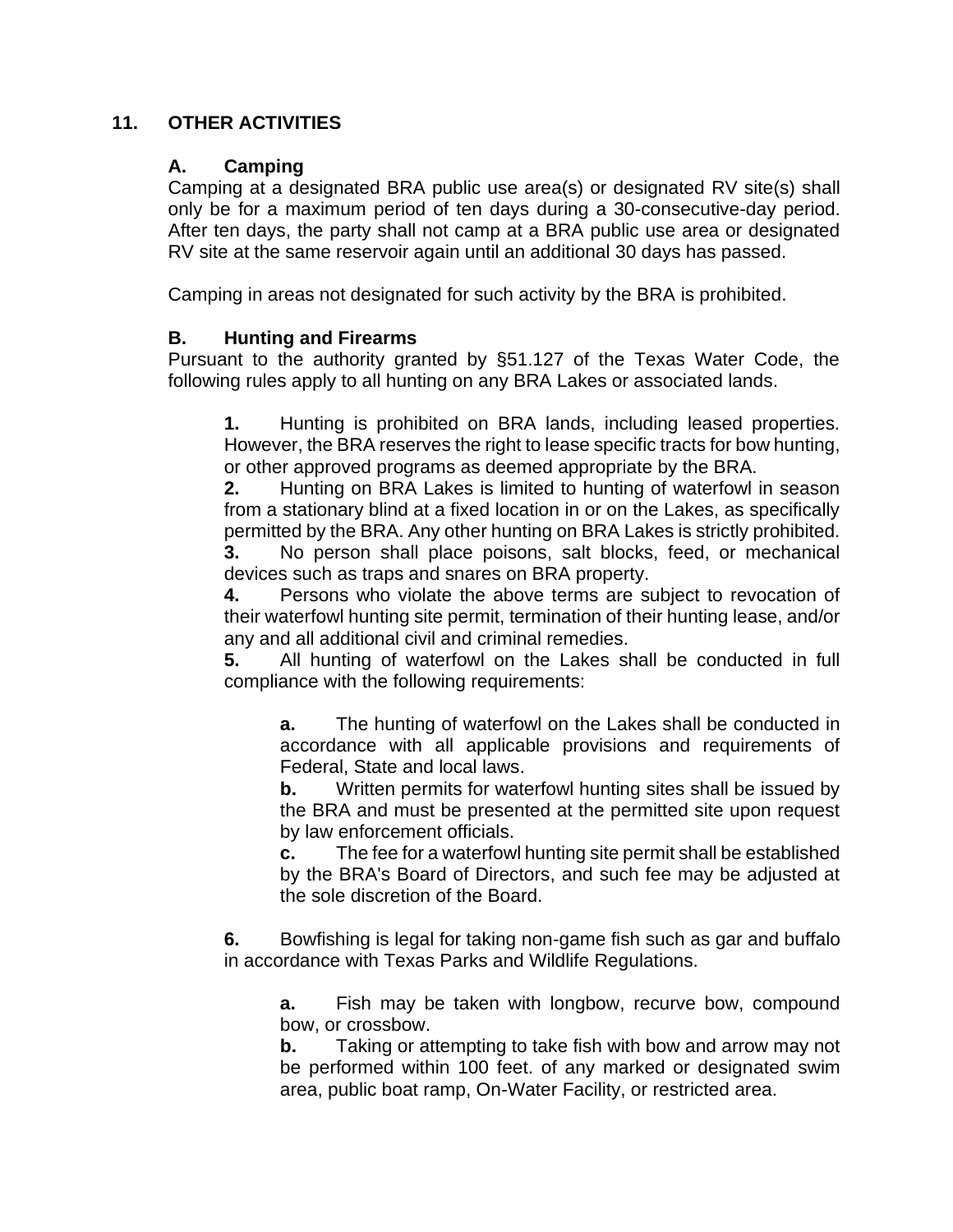**c.** Boaters participating in bowfishing should be courteous to lakefront property owners with respect to noise and light setups.

**7.** Other than as specifically authorized in this section, no firearms shall be discharged along or across BRA Lakes or associated lands.

# **12. SCUBA DIVING**

Pursuant to the authority granted by §51.127 of the Texas Water Code, the following additional rules shall apply to scuba diving in BRA Lakes:

**A.** Scuba diving is allowed in the Lakes only in areas within 150 feet of a shoreline, except for emergency rescue or salvage operations or for special events for which exceptions may be granted by the BRA. Scuba diving in other areas is prohibited.

**B.** Divers shall display a warning flag or sign indicating "diver down" on a buoy or boat in the immediate area where scuba diving is in progress. The sign must be visible from a distance of 100 feet. Warning flags and signs shall be removed as soon as all divers return to the boat or shore.

**C.** A "diver down" flag shall be red with a diagonal white stripe and shall be at least 15 inches square or, if larger, may be rectangular shaped.

**D.** Scuba diving shall not be conducted in areas that will block or interfere with normal boat traffic.

# **13. ON-WATER EQUIPMENT OR DEVICES**

Equipment or devices that float on or in the water and are used for sports, outdoors, or recreational purposes, such as obstacle courses, trampolines, slides, human water catapults, slalom course buoys, or other similar equipment or devices must be temporary in nature and removable. The owner must remove the device or equipment from the Lake if the BRA determines, in its sole discretion, that it creates an adverse environmental impact; creates a safety hazard; creates a hazard to navigation; results in a nuisance; impairs the BRA's ability to operate or manage the Lake; or restricts access to adjacent properties. In the event the owner fails to remove the device or equipment following notification from the BRA, the BRA reserves the right to remove the device or equipment at the sole cost of the owner.

# **14. PROHIBITED ACTIVITIES**

Pursuant to the authority granted by §51.127 and §25.004 of the Texas Parks and Wildlife Code, the following activities are prohibited on BRA Lakes or associated lands:

**A.** Littering, illegal dumping, improper disposal of waste, and/or vandalism;

**B.** Operating generators in BRA public use areas in a manner that disturbs others;

**C.** Campfires in areas not designated for such activity by the BRA;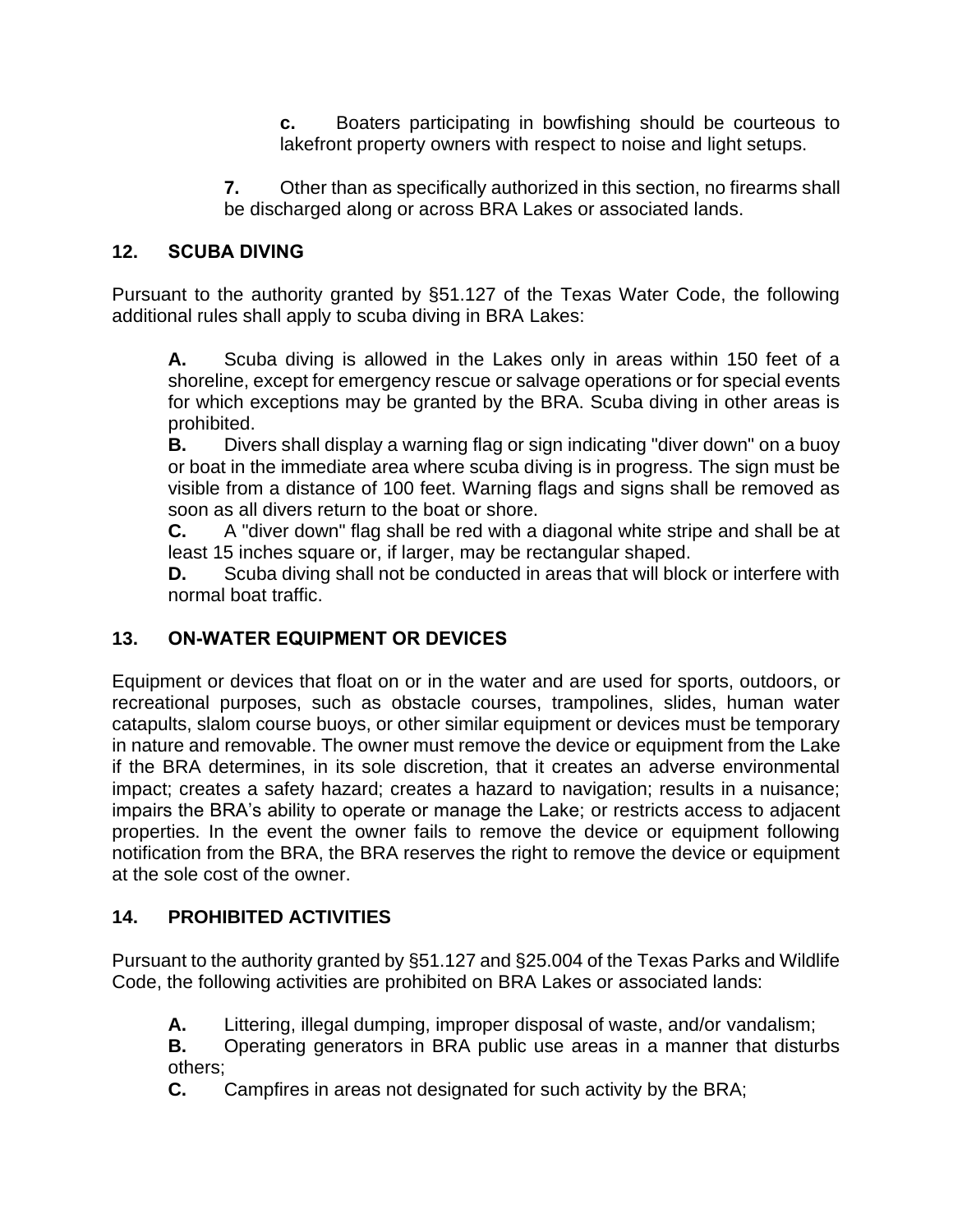**D.** Possessing or using glass containers of any kind in BRA public use areas, to include 200 feet from the shoreline of that public use area;

**E.** Bringing pets or domesticated animals into any public use area and BRA trail systems unrestrained or on a leash longer than 10 feet (other than official service and assistance animals trained to provide aide), persons responsible for the pet or domesticated animal shall be responsible for removing any waste produced, the waste shall be deposited into an approved trash/waste container;

**F.** Allowing pets or domesticated animals into a designated swimming area;

**G.** Bringing livestock, including horses, into BRA public use areas;

**H.** Discharging fireworks or detonating explosives, unless written permission is granted by the BRA;

**I.** Using any device constructed and operated to launch projectiles on or over the Lakes or associated lands;

**J.** Swimming or wading within 100 feet of all public loading docks, boat ramps or fishing piers;

**K.** Fishing from all public boat ramps and courtesy docks, unless otherwise designated;

**L.** Diving or jumping into the Lakes from a height of 20 feet or more, and climbing or rappelling on BRA lands;

**M.** Diving or jumping into the Lakes from a public highway, roadway bridge, railroad bridge, water intake structure, utility tower, or any other structure that is not privately owned.

**N.** Operating vehicles off-road on BRA lands or lakebeds, except as specifically authorized by the BRA;

**O.** Using all-terrain vehicles, dirt bikes, golf carts, UTV's or other vehicles not licensed by the State of Texas for use on public roadways, in BRA public use areas and on BRA lands or lakebeds;

**P.** Locating or constructing improvements or structures on BRA lakes or lands to include placement of privately owned buoys without written permission from the BRA;

**Q.** Dredging, filling or otherwise altering or reconfiguring the beds of the Lakes, or excavating, filling or reshaping of BRA lands without written permission from the BRA;

**R.** Installing or constructing a residential boat ramp and/or rail system; provided, however, boat ramps and rail systems in place at Lake Granbury and Lake Limestone prior to November 27, 2014 and at Possum Kingdom Lake prior to May 26, 2006, may remain in place. Any boat ramp or rail system installed or constructed in violation of these regulations is subject to immediate removal.

**S.** Installing or constructing a commercial boat ramp and/or rail system not developed in accordance with an authorized Commercial Activity permit; provided, however, the BRA reserves the right to deny the installation or construction of a commercial boat ramp associated with a Commercial Activity permit. Any boat ramp or rail system installed or constructed in violation of these regulations is subject to immediate removal.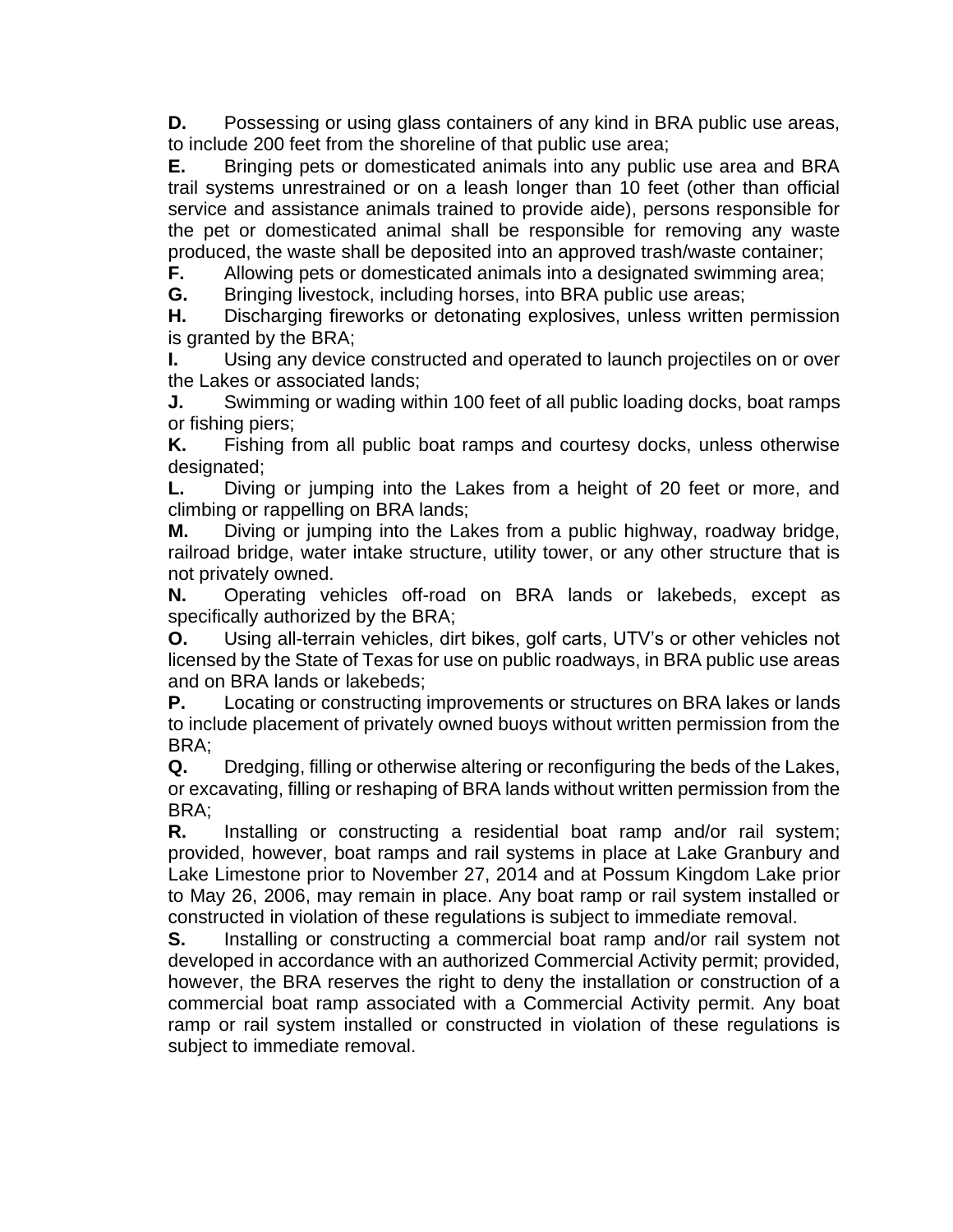**T.** Aviation activities, to include landing and take-off, are allowed at BRA approved airfields and airstrips only. (Exception: emergency medical services) This provision does not restrict landings and take-offs on the waters of the Lakes.

**U.** Operating any Unmanned Aerial Vehicle (drone) over any portion of the area defined as restricted access or secured property. This includes areas over the water and land in proximity to any Dam structures under control of the Brazos River Authority.

**V.** Stopping, standing or parking a vehicle where a posted sign prohibits, stopping, standing or parking.

**W.** Any commercial activity involving solicitation to guests in BRA parks.

**X.** Publishing or displaying private notices, advertisements, or signs, other than no trespassing/private property signs, on On-Water Facilities, except by specific written permission of the BRA..

## **15. PERMITTING AND FEES**

The BRA shall, from time to time, establish permitting requirements and associated fees for the following activities on BRA Lakes and associated lands:

- **A.** On-Water Facilities;
- **B.** Commercial Activities;
- **C.** Exhibitions and Events;

**D.** Dredging, removing or placement of fill on BRA lands or altering the lakebed;

**E.** Retaining walls/bulkheads constructed on BRA lands or lakebed;

**F.** Modifications, alterations, or construction related to grandfathered or previously approved residential or commercial boat ramps and rail systems;

- **G.** Marina Pump-out Systems and Clean Water Sticker programs;
- **H.** Mooring buoy (applicable to Possum Kingdom only);
- **I.** Commercial contracting for projects on, under, or over the water;
- **J.** Private Swimming Areas (Lake Granbury only);
- **K.** Overnight Camping or Day-use Fees, where applicable;

**L.** Long-term (greater than 14 consecutive days) parking at Possum Kingdom Airport;

- **M.** Water Pumps and/or Water Diversion; and
- **N.** Hangar leases at Possum Kingdom Airport.

## **16. GENERAL REGULATIONS**

## **A. Motor Vehicle Speed Limits**

Pursuant to the authority granted in §542.202 of the Texas Transportation Code and §51.127 of the Texas Water Code, the General Manager/CEO is authorized to designate areas on BRA lands adjacent to the Lakes wherein the speed of motor vehicles operated in such areas shall be restricted for purposes of safety. Such areas shall be marked with signs on which the maximum speeds at which motor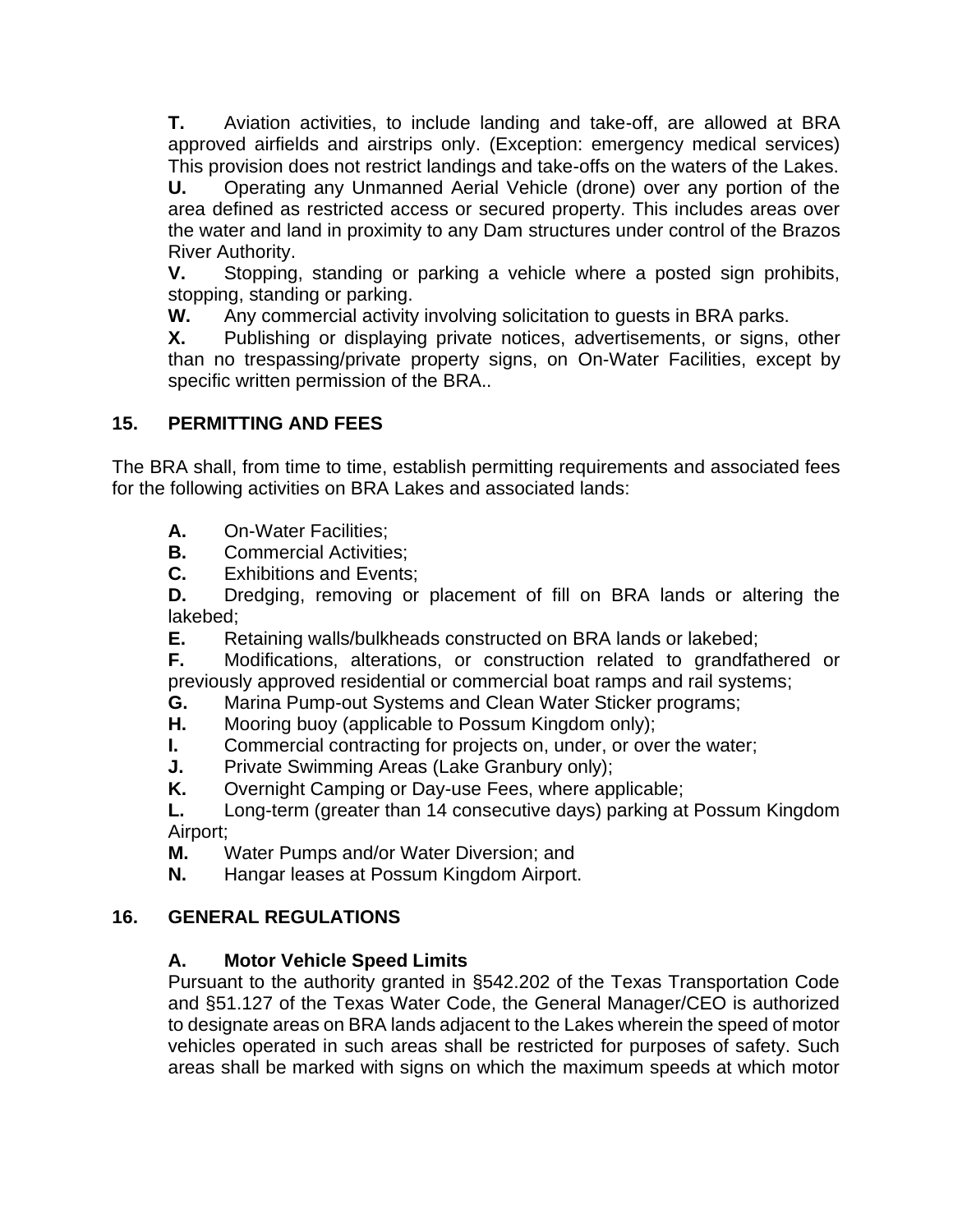vehicles may be operated shall be posted. No motor vehicle shall be operated in any such area at a speed in excess of the speed thus posted.

# **B. Alcoholic Beverages**

Pursuant to the authority granted in §51.127 of the Texas Water Code, the General Manager/CEO is authorized to designate specific BRA parks or public use areas in which the possession or consumption of alcoholic beverages is strictly prohibited. All such areas in which alcoholic beverages are not allowed shall be clearly posted.

# **C. Public Use Area Access**

The BRA may establish and post a schedule for closing or restricting admittance to a designated public use area, or portion thereof. Entry into public use areas without complying with the posted schedule is strictly prohibited.

# **D. Designated Restricted/Prohibited Areas**

Pursuant to the authority granted in §51.127 of the Texas Water Code and §31.092 of the Texas Parks and Wildlife Code, the General Manager/CEO is authorized to identify designated areas in which specific activities are restricted or prohibited for purposes of public safety or security. These designated areas shall be marked with signs or buoys that clearly indicate that specific activities are restricted or prohibited in that area. Signs or buoys marking restricted or prohibited areas shall be complied with at all times.

# **17. ENVIRONMENTAL REGULATIONS**

## **A. On-Site Sewage Facility (OSSF) Regulated Areas**

Pursuant to the authority granted in Title 30, Chapter 285 of the Texas Administrative Code (TAC), the BRA shall administer and enforce the OSSF program as the authorized agent of the TCEQ in its area of jurisdiction and shall enforce Chapter 366 of the Texas Health and Safety Code. It is the responsibility of individuals installing, constructing, repairing, replacing, or modifying on-site sewage facilities to coordinate with the local lake offices at Possum Kingdom Lake and Lake Limestone to determine when and if a permit is required.

## **B. Fuel Storage**

Any fuel storage and dispensing system for fueling Watercraft while the Watercraft is on the water of BRA Lakes must have designed plans, signed and sealed by a professional engineer/architect licensed to do business in the State of Texas. All systems must comply with all additional requirements of federal, state, and local laws and codes.

**1.** All petroleum storage tanks shall be installed, registered and maintained in accordance with the most current codes and regulations. Copies of all required permits and registrations must be furnished to the Reservoir Manager.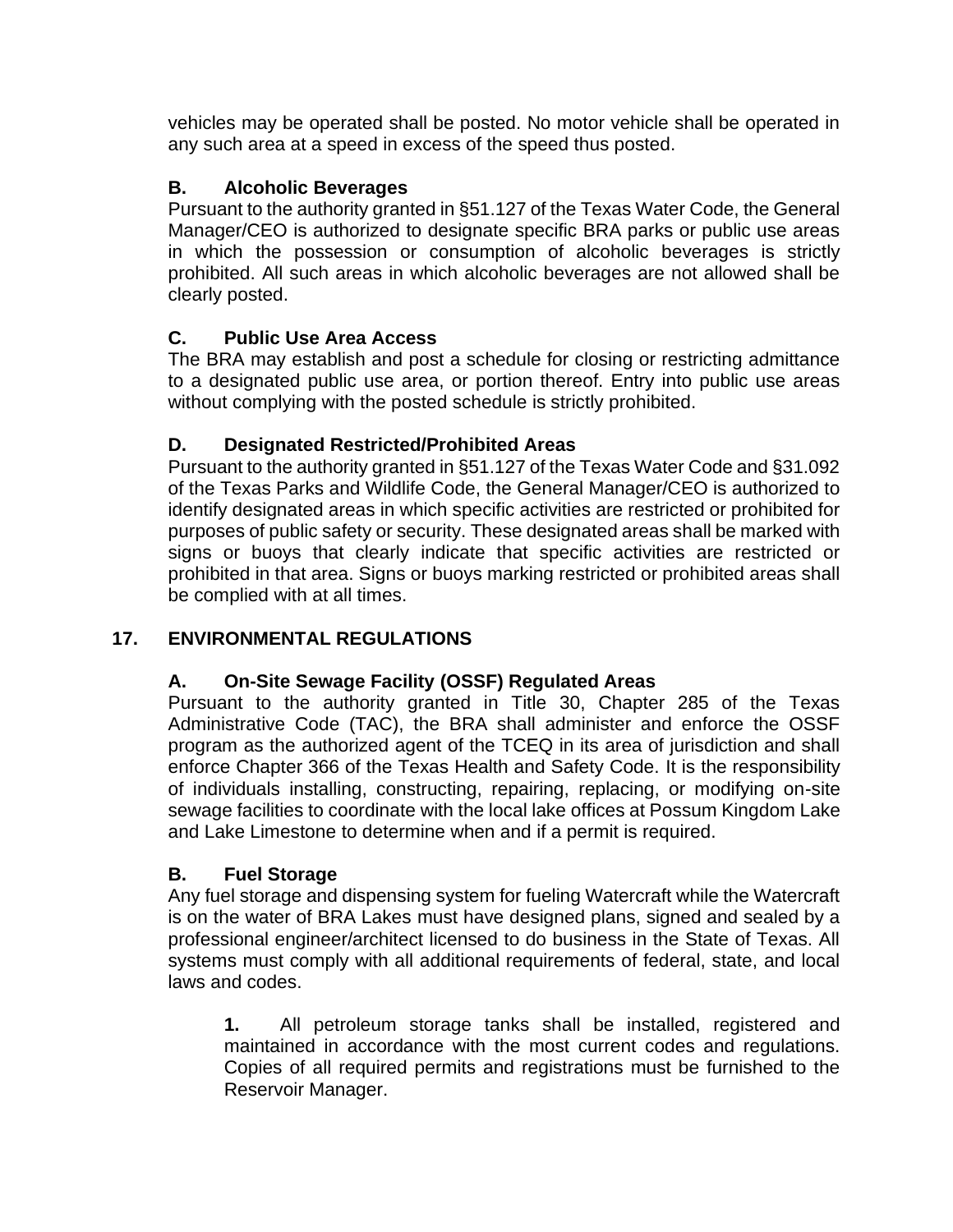**2.** The Applicant must provide on site, at all times, the necessary materials, equipment and capability to prevent and contain the discharge of petroleum products into or upon the waters of the state (Spill Prevention Kit).

**3.** If the system will have an above-ground tank with storage capacity of a single container in excess of 660 gallons or an aggregate storage capacity greater than 1,320 gallons, or the total underground storage capacity is greater than 42,000 gallons, then the Applicant must prepare and implement a Spill Prevention Control and Countermeasure Plan (SPCCP).

**4.** All fuel storage tanks shall be equipped with a pressure triggered automatic shut-off valve at the bulk tank.

**5.** Storage tanks that are located in areas that are subject to high water tables or flooding shall be protected from any flotation or movement that could jeopardize the integrity of the tanks. Prior to the installation of new storage tanks, the Applicant will contact the BRA for approval and an onsite inspection will be conducted to determine the location for the new storage tank. As part of this inspection, the elevation of the proposed location will be identified.

**6.** Refueling areas shall be constructed and maintained in accordance with the latest edition of the Code for Motor Fuel Dispensing and Repair Garages and the National Electric Code.

**7.** Fuel pipe disconnects and accessories shall be readily accessible. All fuel dispensing nozzles shall be equipped with an automatic-closing valve, without a latch-open device, listed by a nationally recognized testing laboratory.

**8.** Where possible, all fuel handling shall be outside the main berthing area.

**9.** An emergency fuel shut-off valve shall be present and well labeled on the fueling dock.

**10.** Applicant must notify the BRA Lake Office of a suspected release of any petroleum product immediately but no later than 24-hours from occurrence.

**11.** Privately operated fuel/oil dispensing systems are prohibited. Automatic shut- off valves are required for pre-existing systems.

# **C. Protection of BRA Property and Natural and Cultural Resources**

**1.** Archaeological and historical features of every character located in, on, or under BRA lakes or land are protected by state law and may not be disturbed or removed without a permit from the Texas Historical Commission, or successor agency, and without having obtained prior written permission from BRA.

**2.** No person shall destroy, alter, excavate, or remove from BRA lakes or land any timber, shrubs, other vegetation, rock, sand, gravel, caliche, or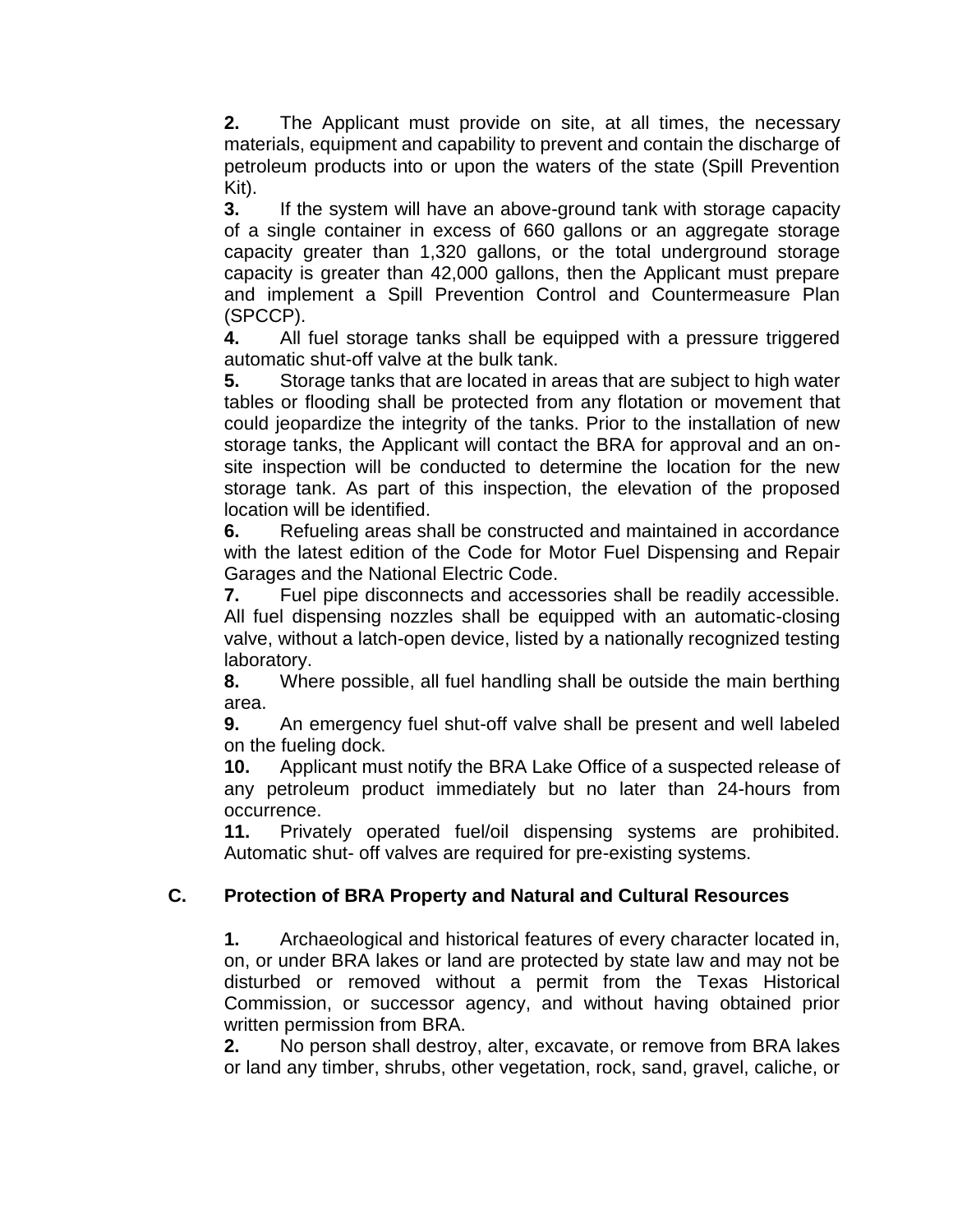any other substance, or material or any archaeological, historic, or geologic feature.

**3.** There shall be no application or storage of any pesticide, herbicide, or other harmful chemical over, on or in BRA Lakes and/or associated lands, without the express written permission of the BRA.

**4.** No person shall damage, deface, or destroy any BRA property, including equipment and facilities provided for outdoor recreational purposes.

**5.** No person shall, in any manner, alter or remove any BRA buoy, sign, survey marker, boundary fence, cross fence, gate, cattle guard or wire gap. No person shall construct any road, trail, path, or other avenue on, over, or across BRA land or cross BRA land to reach adjacent property.

## **D. Water Diversion**

Water shall not be pumped or diverted from the Lakes except as specifically permitted in writing by the BRA.

# **18. PENALTIES AND ENFORCEMENT**

# **A. Penalties**

Pursuant to §31.127 of the Texas Parks and Wildlife Code and/or §51.128 of the Texas Water Code, a person who violates or fails to comply with any provision of these regulations is guilty of a Class C misdemeanor.

## **B. Notice to Appear**

An enforcement officer who issues a citation to or arrests a person for a violation of these regulations may deliver to the alleged violator a written notice to appear before the Justice of the Peace or county court having jurisdiction in the area where the alleged offense was committed. The BRA does not collect or receive any funding from fines that may be assessed by a Justice of the Peace or county court having jurisdiction in the area where the alleged offense was committed.

## **19. ABANDONED PROPERTY**

The BRA may seize any personal property located on the Lakes or adjacent BRA lands which is unauthorized, or which is abandoned, or which is left unattended without conforming with BRA regulations for mooring or anchoring, or with respect to which any fee or charge imposed by the BRA is not paid when due, in accordance with applicable federal, state, and local laws.

## **20. VALIDITY**

If any part of these regulations should be found invalid or unconstitutional, the validity of the remainder hereof shall not be impaired.